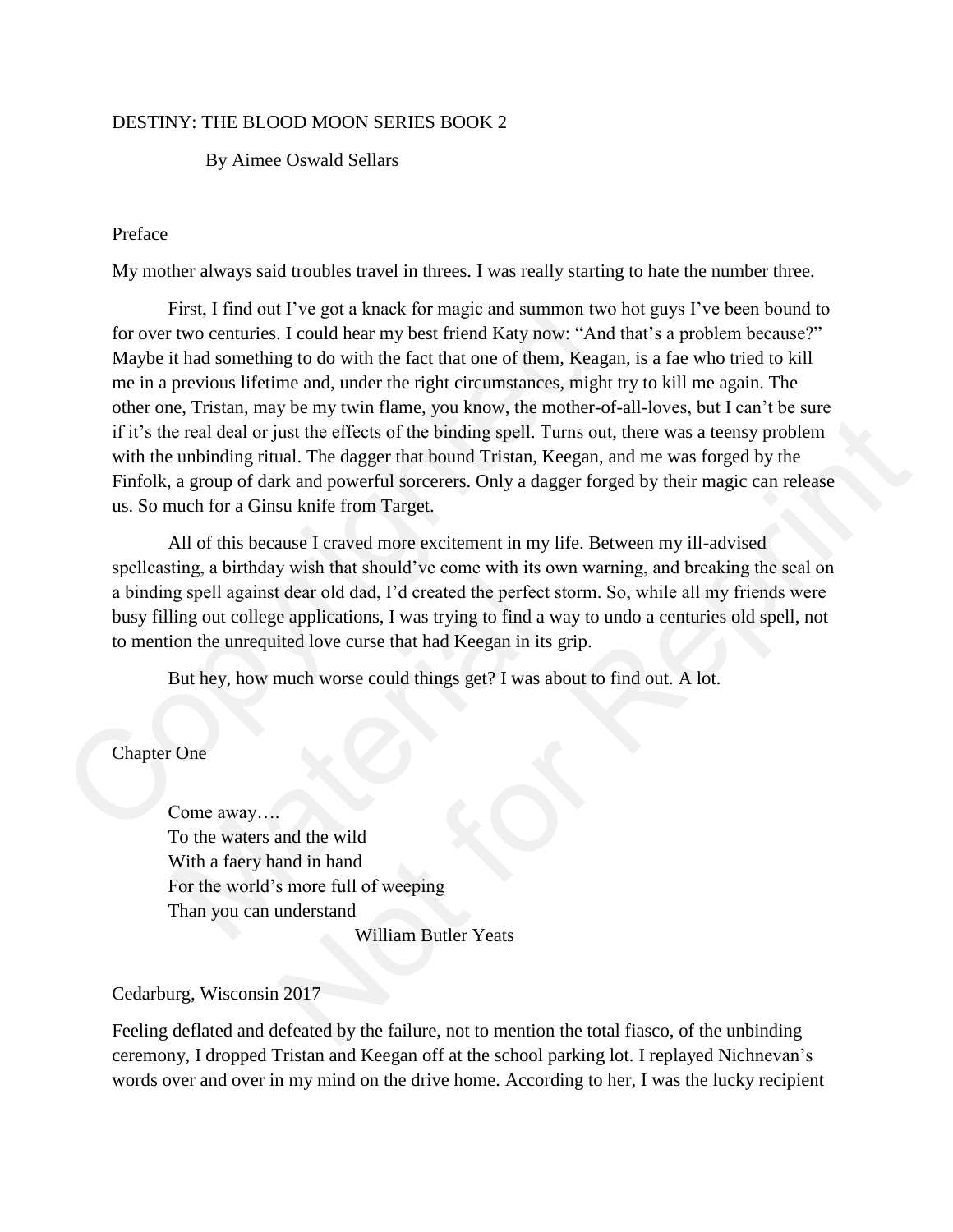of not one but two curses. So much for good things coming in pairs. It seemed that Alexandra's runes were right; mysteries and secrets were about to unfold.

Part of that included learning the truth about my own family history. Then, of course, there were the new twists. Like what Nichnevan had said about Tristan: "Musician, there's more to you than meets the eye." And what was I to make of her cryptic fortune cookie about Keegan: "One with eyes of green and blue, freedom's price, your karmic dues." The biggest bomb, though, had to be the mention of a prophecy. Seemed like most prophecies involved travel or a quest of some sort. My rune reading came to mind once more. The last rune I'd drawn, which represented my future, was Raidho, symbolic of journeys or travel. The only travel on my radar was my trip to New York to compete for a scholarship to the Pratt Institute. Right, like I had time for some quest. For now, I clung to Nichnevan's words of promise, that although our fates were cast, our destinies were up to us. Our destinies hinged on the choices we made. As Alexandra warned: "Choices have consequences." Didn't I know it.

I climbed the stairs to my room and looked out the window at the waning gibbous moon. Our window of opportunity to remove the spell was gone for another twenty-eight days. It might as well have been a lifetime. Getting an unbinding dagger from the Finfolk seemed improbable at best. I didn't want to contemplate the worst.

The hairs on the back of my neck stood on end. It felt as if someone were standing behind me. Someone whispered my name. I spun around but there was no one there. As I paced back and forth, I still couldn't shake the feeling that someone was watching me. Something caught my attention out of the corner of my eye. I stopped in front of my dresser. My eyes were drawn once again to the strange signature on the painting Jesse had given to me on my birthday back in September. It was still hard to believe my life had taken such a major detour less than two short months ago. quest of some sort. My rune reading came to mind once more. The la<br>represented my future, was Raidho, symbolic of journeys or travel. T<br>was my trip to New York to compete for a scholarship to the Pratt In<br>for some quest. F The hairs on the back of my neck stood on end. It felt<br>neone whispered my name. I spun around but there w<br>h, I still couldn't shake the feeling that someone was<br>n out of the corner of my eye. I stopped in front of my<br>the s e consequences." Didn't I know it.<br>
tairs to my room and looked out the window at the waning gibbous moon.<br>
unity to remove the spell was gone for another twenty-eight days. It might<br>
etime. Getting an unbinding dagger fro

This time something clicked. The signature made sense now. These *were* letters. Letters from the runic alphabet. I grabbed a pen and paper from my desk, replaying my runes reading with Alexandra in my mind. The runic letters danced before my eyes. I scribbled down each corresponding letter of the alphabet. I stopped and stared at the letters–C R E V A N. The paper slipped through my hands. Crevan. The loser who'd left my mother pregnant and alone.

I peered into the painting and stumbled backwards, almost falling to the floor. My father's face stared back at me from the painting.

"I've been waiting for you, my dear."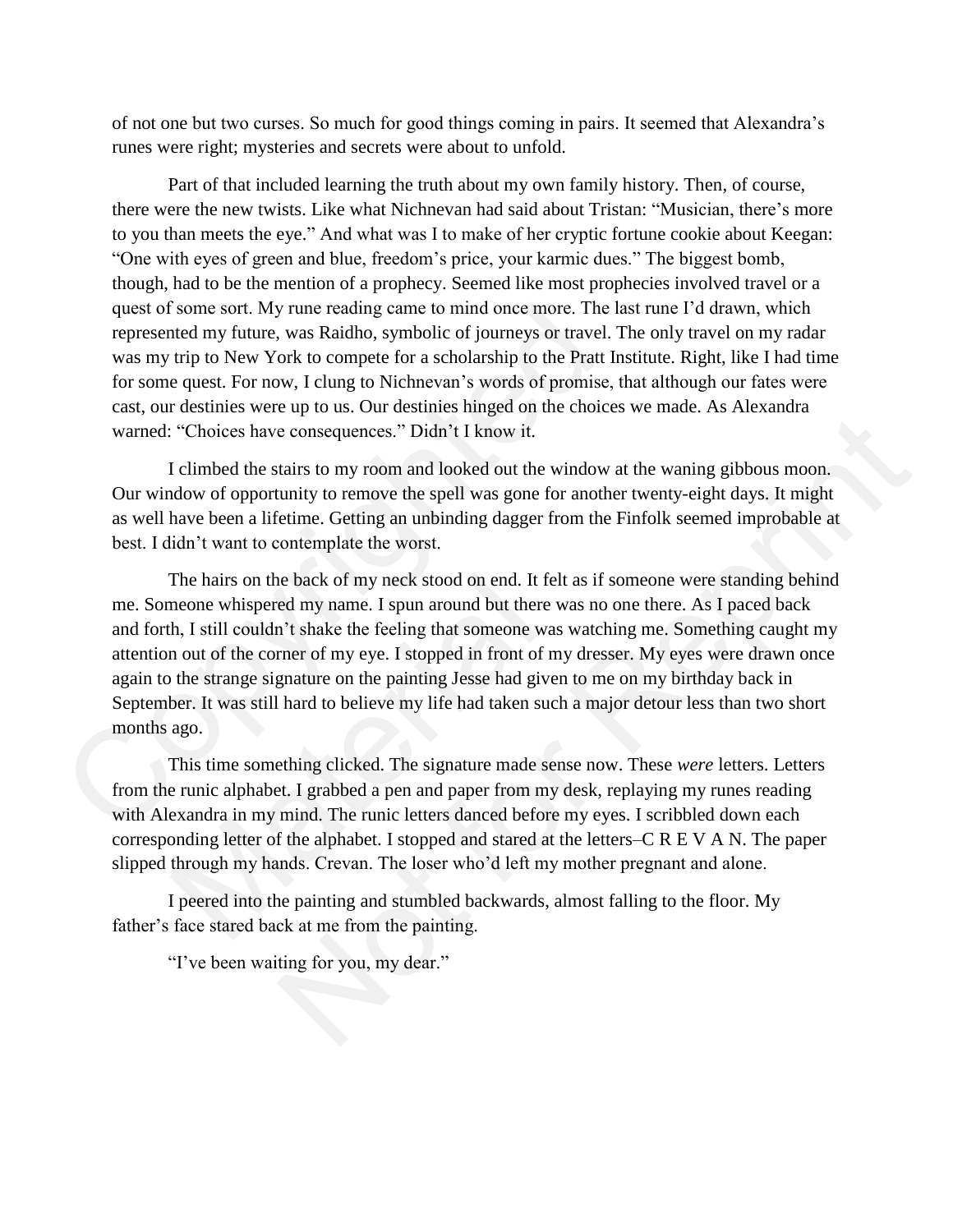The Realm of Fairy is a strange shadow land, lying just beyond the fields we know. Author Unknown

My lips trembled as they struggled to form a single word. I fought to catch a breath as my heart thumped erratically in my chest. A strangled sound rose in my throat, giving way to a voice that was half-wail, half-scream.

"Mom, Mom, MOM!"

Footsteps, lightning fast, flew up the stairs and down the hall to my room. My mom and Dolya stood in my bedroom doorway, wild eyed and breathless as they surveyed my room.

"What is it? What's happened, Renny?"

I searched for words but couldn't summon any. I closed my eyes and raised my arm, steadying it with my other hand as I pointed a finger at the canvas. The floorboards creaked as Dolya and my mom walked across the floor. Silence, followed by two exasperated sighs.

"For heaven's sake, Renny, what's gotten into you? You've half scared the life out of your mother and me," Dolya said as she wrung her apron. I opened my eyes and stared at the canvas in disbelief. There was no evidence of Crevan or the glowing runic letters. My lips trembled as they struggled to form a single word. I fought to<br>thumped erratically in my chest. A strangled sound rose in my throat<br>was half-wail, half-scream.<br>"Mom, MOM!"<br>Footsteps, lightning fast, flew up the sta nd my mom walked across the floor. Silence, followe<br>
"For heaven's sake, Renny, what's gotten into you? Y<br>
"Tor heaven's sake, Renny, what's gotten into you? Y<br>
in disbelief. There was no evidence of Crevan or the g<br>
I wal

I walked up and jabbed the canvas with my finger. Any fear had dissolved and given way to white-hot anger. "There, right there. It glowed and it was spelled out in the runic alphabet," I said as I rubbed my eyes.

"And what exactly was *it*?" my mom asked.

I turned and glared at my mom. "A name."

Her eyebrows formed two matching peaks as she stared at me and shrugged.

I handed my mom the piece of paper I'd used to decipher the letters. The paper that contained one name spelled out in bold, black letters. CREVAN. Mom grabbed hold of Dolya to steady herself. She handed Dolya the paper, shaking her head back and forth. "No, no, no, that's impossible. It couldn't be. We made sure of it, didn't we?' Eyes wet with tears, she looked at Dolya for assurance. Dolya smiled and squeezed her hand. "Yes, years ago, dearie, years ago." tning fast, flew up the stairs and down the hall to my room. My mom and<br>troom doorway, wild eyed and breathless as they surveyed my room.<br>
That's happened, Renny?"<br>
words but couldn't summon any. I closed my eyes and raise

For a brief moment, I was overcome by a twinge of guilt. I'd undone the binding spell that day in our springhouse, a place I'd been forbidden to go. Overcome by curiosity, I'd opened the door to something more than just an old stone shack. Little did I realize it was really a tiny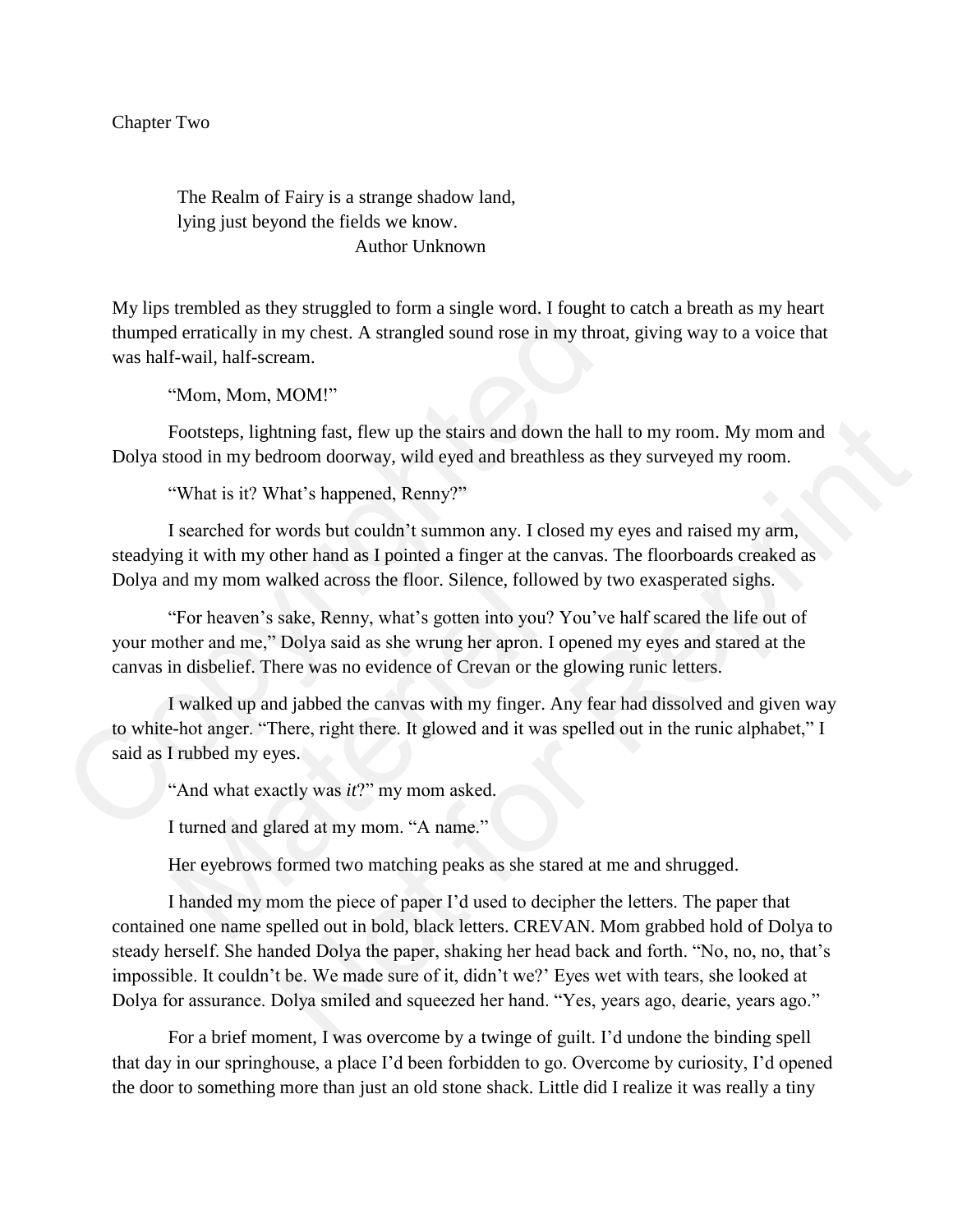tomb where family secrets and lies were buried. It was there I'd stumbled across the aged vellum scroll tied and knotted in black threads. And it was there that I'd broken the ties of the binding spell, and undone the only protection my mother had against Crevan. My cheeks grew hot as my guilt morphed into indignation.

"It's all your fault, Mom. If you'd only trusted me. If you'd told me the truth instead of keeping secrets, none of this would've happened. You had no right to keep all this from me," I yelled. "I had a right to know."

"Renny, calm down. I don't appreciate your tone. I was trying to protect you." She came and wrapped her arms around me like protective armor. "I did what I thought was best at the time. I didn't want you involved in your father's world," she said as she hugged me tighter.

I shrugged her arms off me. "His world? Protect me from *what* exactly? His signature on the canvas is the least of it, Mom. His face appeared on the canvas. Beautiful and terrifying." I crossed my arms. "By the way, Crevan had a message for me too, Mom. He said 'I've been waiting for you, my dear." "Renny, calm down. I don't appreciate your tone. I was trying<br>and wrapped her arms around me like protective armor. "I did what I<br>time. I didn't want you involved in your father's world," she said as<br>I shrugged her arms o

My mother's face drained of color.

I grabbed the small chest that contained my stash of evidence from beneath a mound of clothes in the closet. I shoved it into her hands. Her eyes grew wide. "That's right, Mom, I've discovered all your secrets, including Julian. My *twin*." The skeletons were about to come spilling out of the closet. of it, Mom. His face appeared on the canvas. Beautiful and terrifying." I<br>the way, Crevan had a message for me too, Mom. He said 'I've been<br>car."<br>the way, Crevan had a message for me too, Mom. He said 'I've been<br>ar."<br>whove

She opened the lid. "Dear God," she gasped as she held up the binding spell, its broken black ties dangling from it. "What have you done?"

Dolya stood stone faced and still as my mother wound the black thread around her finger. Her eyes fixed slowly on mine. "Renny Erin McGuire, you have no idea the danger you've placed us in." in the closet. I shoved it into her hands. Her eyes grev<br>red all your secrets, including Julian. My *twin*." The s<br>out of the closet.<br>She opened the lid. "Dear God," she gasped as she he<br>es dangling from it. "What have you

"Well, maybe if you—"

"Enough," Dolya said. She clapped her hands together. "What's done is done. It's an ill wind that blows nobody good. And you," she said, shaking a finger at me, "if it isn't the lamb teaching its mother to bleat."

My mom's back stiffened. "All right then, time for that family meeting, overdue as it is," she said. She made a feeble attempt at a smile.

"Going to be a long night ahead, I dare say. Calls for strong coffee and some of those walnut kringle pastries you both love so much," Dolya said. She stopped in the doorway before turning to leave, her arms folded. "Is it safe to leave you two alone together?"

I looked at my mom and we nodded in unison at Dolya.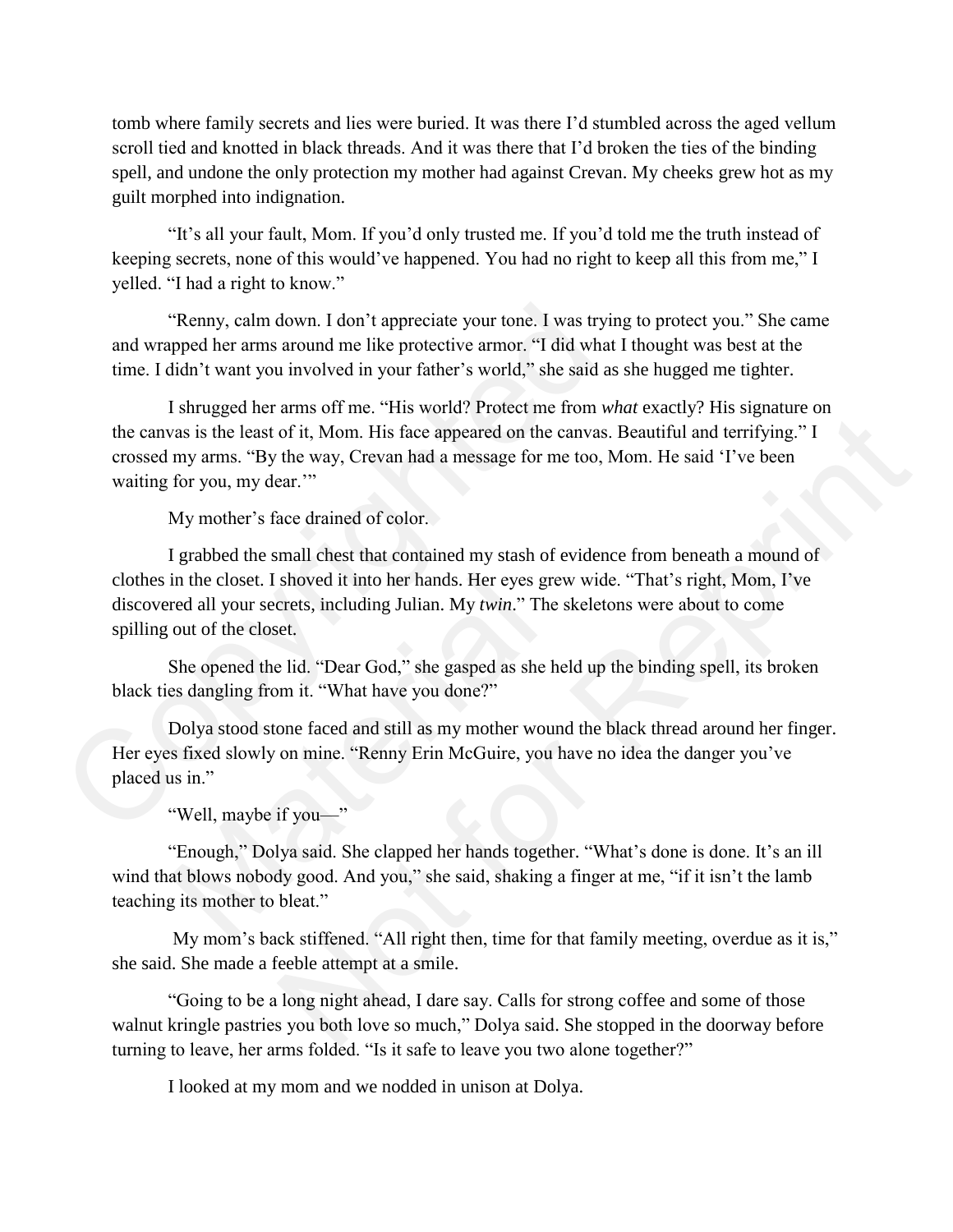"Good enough. I'll see you both downstairs."

"All right, then. No going back now," my mother sighed.

"What? Why are you staring at me like that, Mom?"

"I'm trying to memorize this moment. Preserve it, I guess. After tonight, nothing will ever be the same. Everything I'm about to tell you will challenge everything you've ever known or believed," she said. She leaned toward me, cradling my face in her hands. "You may find it hard to believe, but believe you must, for your own safety and the safety of those you love."

My mother had never been an alarmist. A bit overprotective, but never an alarmist. The pounding of my heart roared in my ears and made my chest ache. I tried to swallow past the boulder lodged in my throat. All I could do was nod.

"What do you say we set up shop in the library? There's a chill in the air. Sitting in front of a fire sounds good to me."

"Agreed," I said. I grabbed the chest of secrets taken from the springhouse. I headed towards the door and stopped. I looked back at my mom. "C'mon, no going back now, remember?"

Mom smiled and sat down on the edge of my bed. "You go on ahead. I'll be right down. There's something I have to do first."

I shrugged and headed down the stairs.

Dolya was sitting in a wing-back chair humming and knitting as I walked into the library. Somehow, she'd managed to get a roaring fire going, plus put out the coffee and kringles. I cleared my throat to get her attention. "Dolya, do you have like a clone or something?" I asked, pointing at the fire with one hand and pointing at the tray with the other. "I mean, c'mon, what's *your* secret. Seems like everyone in this family has one." hard to believe, but believe you must, for your own safety and the sa<br>My mother had never been an alarmist. A bit overprotective,<br>pounding of my heart roared in my ears and made my chest ache. I tr<br>boulder lodged in my thr Mom smiled and sat down on the edge of my bed. "Y<br>something I have to do first."<br>I shrugged and headed down the stairs.<br>Dolya was sitting in a wing-back chair humming and<br>w, she'd managed to get a roaring fire going, plus say we set up shop in the library? There's a chill in the air. Sitting in front<br>to me."<br>
id. I grabbed the chest of secrets taken from the springhouse. I headed<br>
stopped. I looked back at my mom. "C'mon, no going back now,

Dolya just looked up from her knitting and winked at me. The floorboards creaked as my mother entered the room. She was carrying the canvas, my birthday gift from Jesse, under her arm. She raised her hand toward me. I crossed my arms. "What? I didn't say anything."

"I don't want to hear any protests, crying or complaining. We have to destroy this tonight, understood? The painting has fallen under some enchantment and now it's the perfect conduit for Crevan since the binding spell's been undone." She frowned at me.

There it was, *again.* A *spell*. That damn word, silent and unspoken and the very thing that'd started all this – *Magic,* or *Draoicht* as my grand da would say.

My mom propped the painting up against the fireplace. "Dolya, we'll need a white candle and—"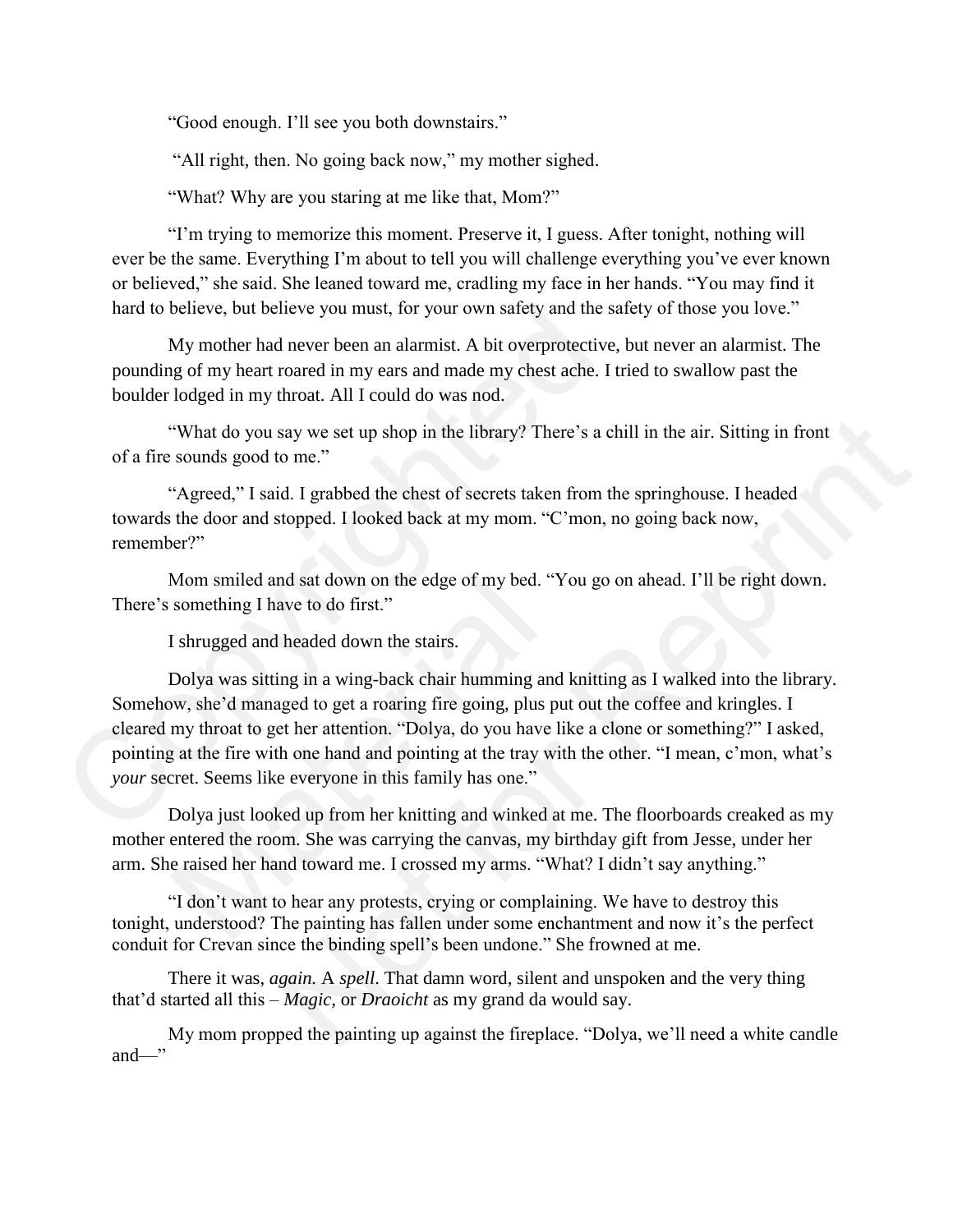"Sea salt, some St. John's wort, and sage," Dolya said. She put down her knitting and got up from her chair.

I picked apart a kringle. "Mom, do you think it's possible Jesse knew about this, or helped Crevan somehow?"

"Jesse? Our Jesse?" my mom said, picking up the poker to stoke the fire. "That's some conspiracy theory."

I laughed. "Yeah, I guess not. No way, right? I mean, he's my best friend. What was I thinking?" Suddenly my mind flashed back to the Halloween dance. Oh, right, I was probably thinking about seeing Jesse following the terrible trio out into the cornfield. I had to admit I lacked any proof or evidence of wrongdoing. All I had was a hunch that something wasn't right. Whether it was just a case of overactive hormones or something more sinister I didn't know. I laughed. "Yeah, I guess not. No way, right? I mean, he's my<br>thinking?" Suddenly my mind flashed back to the Halloween dance.<br>thinking about seeing Jesse following the terrible trio out into the con-<br>lacked any proof or

Dolya carried a silver tray into the library and set it down in front of us. I stared at its contents. My mom placed the white candle on the mantle and lit it. Beside it, she placed a stoneware salt crock, a bundle of sage, and the bright yellow petals and yellow-green leaves of the St. John's wort.

My mom looked back at me as she picked up the canvas.

"Wait." I grabbed the canvas from her hands. "Let me."

She nodded. I threw the canvas on the fire. The flames flashed high and burned bright crimson and blue.

"*By the salt of the sea, from this home I banish thee."* 

My mom scooped some sea salt from the crock and threw it on the fire. Deafening moans and deep, angry wails rose from the canvas. I covered my ears. The smell from the fire blanketed the library in a sickly smell, both earthy and sweet, like burnt moss and sugar.

*"By flower of wort and herb of sage, powers of protection I engage."* 

As the sage and St. John's wort burned, a dark and powerful vortex started to take shape and emerge from the center of the canvas. As it whirled around us, the room grew darker and darker. I reached up to my mouth with trembling hands, trying to cover the screams that threatened to escape. Taunting laughter surrounded us like a shroud. I strained my ears trying to make out the hiss-filled whispers. The words tickled my ears like a feather. "*Come join us, Renny. Come join us now."*  "Wait." I grabbed the canvas from her hands. "Let me<br>She nodded. I threw the canvas on the fire. The flame<br>and blue.<br>"By the salt of the sea, from this home I banish thee."<br>My mom scooped some sea salt from the crock and Example 12 and the third was the divided and the state of the state of the state of the state of the tray into the library and set it down in front of us. I stared at its sized at its sized a bundle of sage, and the brigh

"Mom," I screamed. Her voice rose above the din in a confident and commanding tone.

*"Candle white, burning bright, Protect this home with your light. Dark be gone, Light surround us. Blessed be*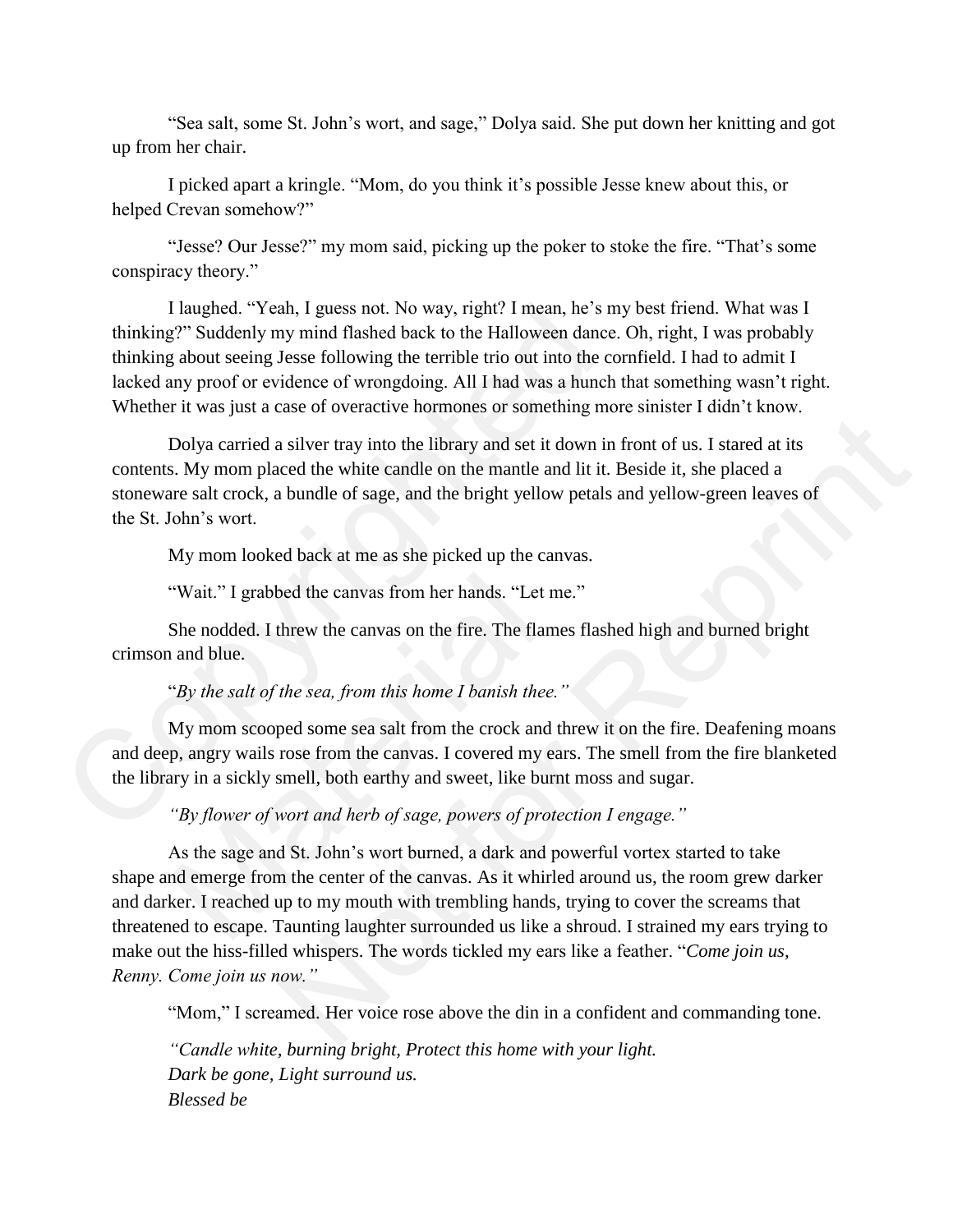*By the power of three times three So, mote it be*."

Outside, lightning shook the house and thunder roared down from the sky. The vortex dissolved into a hundred orbs of multi-colored light that disappeared up the chimney. I ran to the window. The orbs spun and twirled and twisted in midair before disappearing into the night sky.

I whirled around and stared at my mom and Dolya. "What the hell was that? Guess I can cross the theory about the witness protection program off my list. Is Crevan a warlock in a coven or something?"

My mother collapsed into a chair. "No," she said as she tried to pour herself a cup of coffee. "Their power pales in comparison to your father and his *kind*."

"Let me help you with that," Dolya said. She took the cup from my mom's shaky hands.

"His *kind*?"

My mother opened her eyes and met my gaze, never breaking contact. "Come sit down. Please Renny, have a little patience, dear. No more secrets, I promise."

I placed the box from the springhouse between us. I pulled out Julian's blue and white baby bracelet and the photos of us together and laid them on the table. My mom's chin quivered as she looked at the evidence I had unearthed. I handed my mom the old yellowed newspaper clipping about the Megaconjunction. cross the theory about the witness protection program off my list. Is or something?"<br>
My mother collapsed into a chair. "No," she said as she tried<br>
coffee. "Their power pales in comparison to your father and his *kind*." I placed the box from the springhouse between us. I p<br>acelet and the photos of us together and laid them on i<br>ooked at the evidence I had unearthed. I handed my m<br>about the Megaconjunction.<br>"Oh, goodness, I'd almost forgot The and that," Dolya said. She took the eup from my mom's shaky hands.<br>
She tou with that," Dolya said. She took the eup from my mom's shaky hands.<br>
First the patience, dear. No more secrets, I promise."<br>
A from the spring

"Oh, goodness, I'd almost forgotten about that."

"Does it mean something?"

"I wish I could tell you, honey, but I'm afraid I don't know anything more. Just that you and Julian were born during a rare planetary event. I'd been meaning to give that newspaper clipping to you."

I pried open the second compartment and pulled out the photo of Crevan and my mom. My mother's body stiffened. She turned her face away for a moment, struggling to hold onto whatever composure she had left. I wanted to hug her; she looked so childlike and breakable.

"Mom, it's okay, don't worry. Whatever happens we'll be fine, like always. I can handle it. I promise."

My mom smiled at me, her eyes soft. "You don't know how badly I want to believe that, Renny. I see that same fire in your eyes I had once. Don't ever lose it."

She rubbed her hands together and looked at me. "Well then, where should we start?" she asked.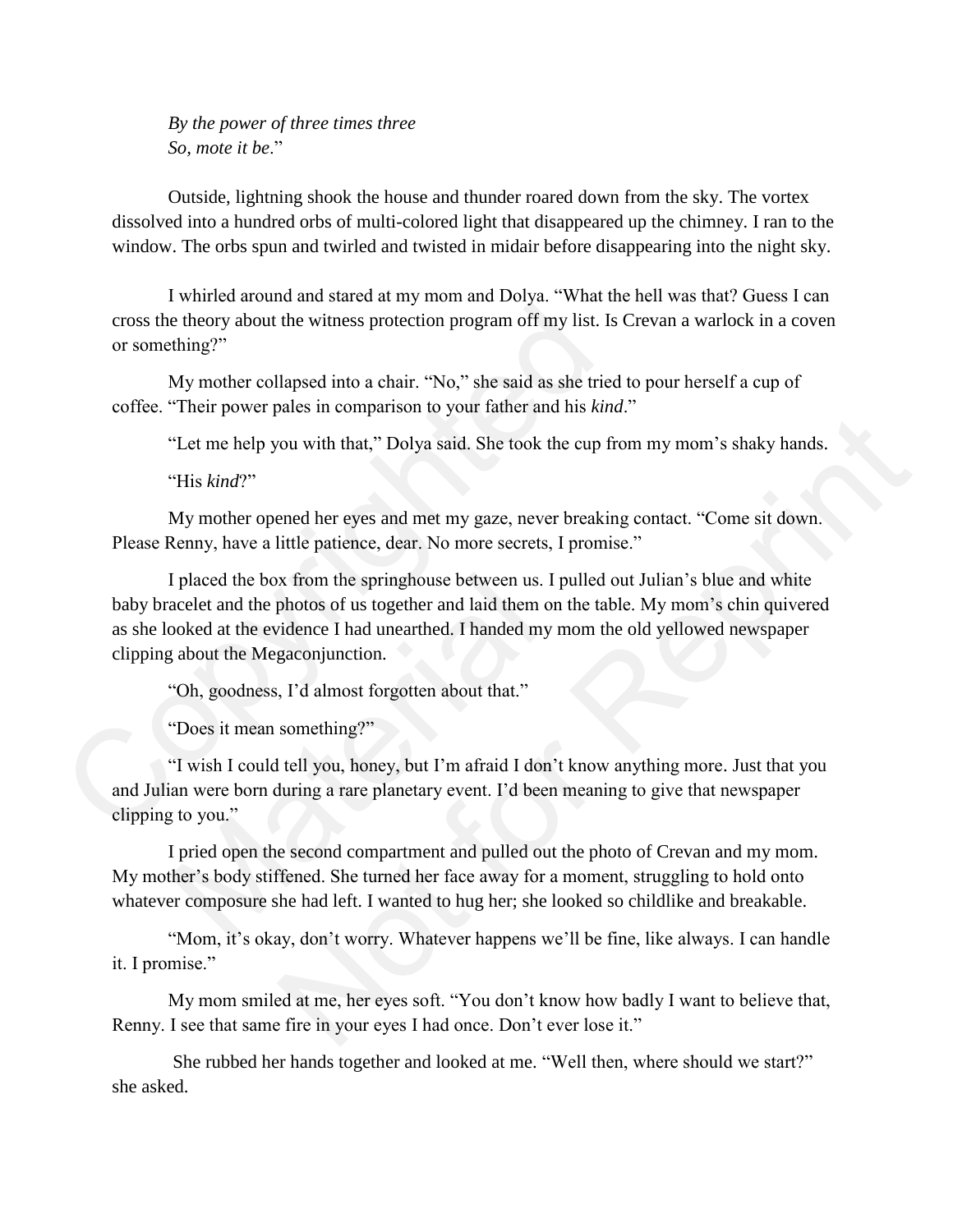I glanced down at the photo of my mom and dad. "The beginning would be good."

My mom picked up the photo and studied it for a minute. Her voice turned wistful. "I'd just turned twenty-one and finished my undergraduate degree. Anything seemed possible; it was an exciting time.

"Your grandmother and grandfather paid for a trip to Ireland as a graduation gift. They thought it'd be good for me to take some time off before starting my graduate studies in January. They loved the idea of sending me back to the old country, to pay homage to our family roots. I was eager for a break from my studies, so off I went at the end of October."

"Mom, this really sucks," I said. "I can't believe you've never told me any of this before. And where in Ireland is the old ancestral home anyway?"

"My grandparents were from County Wicklow. Newcastle to be precise. It's on the east coast of Ireland. I remember driving through the countryside on my way there. It looked like a giant patchwork quilt, assembled with every shade of green imaginable, stretching out as far as the eye could see.

"All the stories your grandfather had filled my head with as a child came flooding back. Suddenly, little men in green with pots of gold, and faeries frolicking in forest glens under the moonlight seemed not only possible but perfectly normal.

"I was tired by the time I got to the hotel, but as I walked through the lobby I spied a stand filled with brochures hawking the local attractions. One in particular grabbed my attention. I was fascinated by the glossy photos. Mysterious caves carved out of ancient rock and woodlands carpeted in pillow-shaped moss. It made even the mundane magical." was eager for a break from my studies, so off I went at the end of Oc<br>
"Mom, this really sucks," I said. "I can't believe you've neve<br>
And where in Ireland is the old ancestral home anyway?"<br>
"Wy grandparents were from Cou ght seemed not only possible but perfectly normal.<br>
"I was tired by the time I got to the hotel, but as I wall<br>
lled with brochures hawking the local attractions. One<br>
scinated by the glossy photos. Mysterious caves carve<br> this were from Countly Wicklow. Newcastle to be precise. It's on the cast<br>ember driving through the countryside on my way there. It looked like a<br>sasembled with every shade of green imaginable, stretching out as far as<br>syo

My mom sighed, her eyes fixed and staring ahead.

"Mom, what was the name of the place?"

"Glendalough."

She continued on, her voice faraway, trancelike. "It's funny how even the smallest decisions or seemingly random events can alter the course of our lives without us even realizing it at the time."

Outside, the cloudless sky had taken on a dark silver-grey cast, the kind of somber sky that warns of winter storms ahead. Gusts of wind howled down the chimney and rattled the windows. I shivered at the sound as I glanced outside, half expecting to see the menacing orbs of light again.

Dolya threw another log on the grate and stoked the fire. Bright yellow and orange sparks flew about like tiny fireflies. I grabbed a chunky knitted throw from the loveseat and wrapped it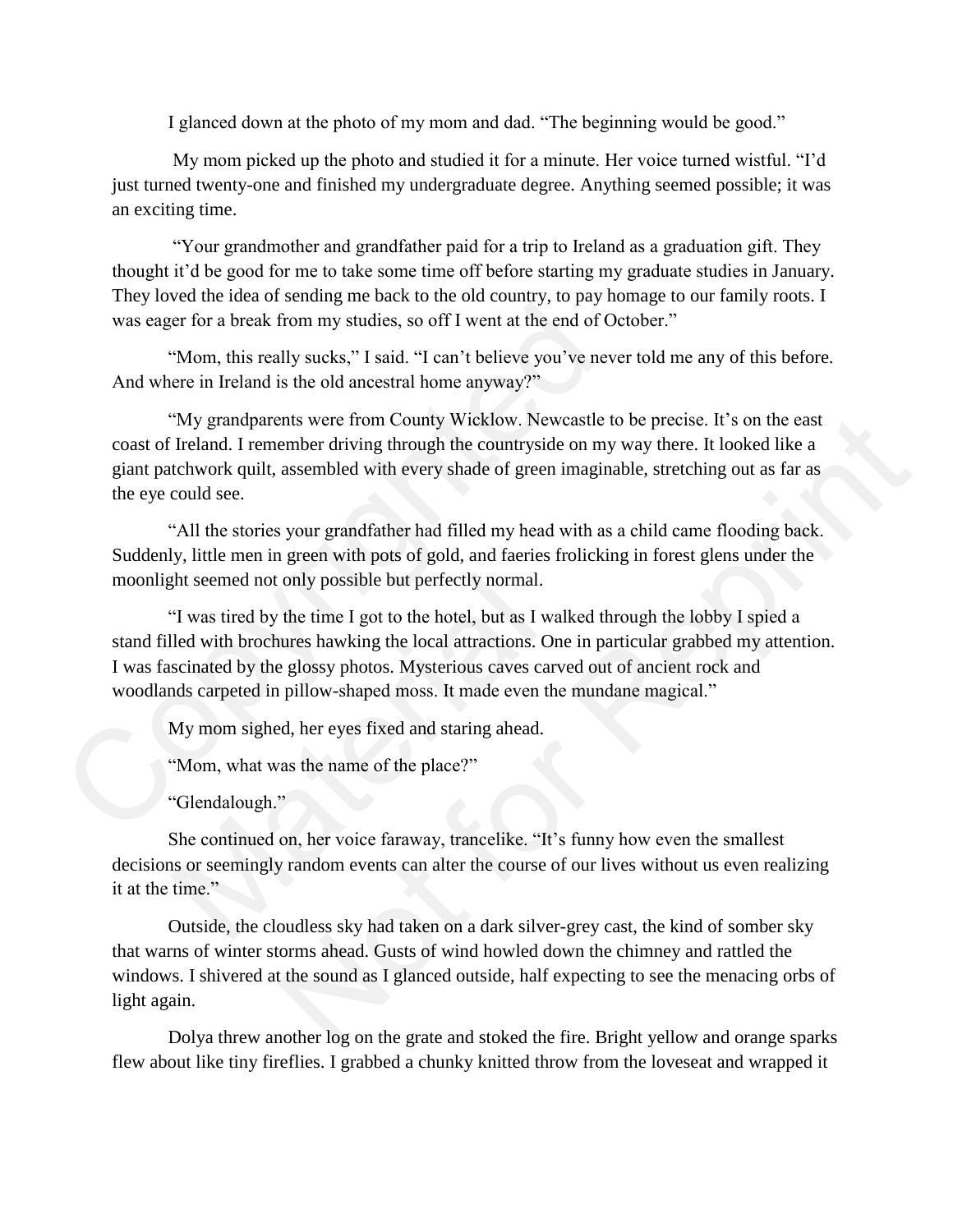around myself, tucking my legs beneath me. My mother got up and stood by the fire, warming her hands.

"My original plan was to visit the old family farmstead, but my mind kept wandering back to Glendalough. The next morning, I hopped in my car and headed down the coast, *away* from Newcastle. Whether it was my newfound spontaneity or the thrill of the unknown, I was positively giddy.

"I parked at the trailhead and wandered over to the park's information center. The park was larger than I expected. The main trail branched off into nine walking trails. I showed one of the rangers my brochure and pointed to the photo of the woodlands.

"'Are you sure miss, that's the trail you want, I mean? There be eight trails just as lovely, you know. Go on now, why don't you pick another?'

"I insisted that was the trail I wanted; that's why I'd come to Glendalough. I assured him I had no intention of leaving without seeing it.

"He let out a deep sigh and scratched his head. 'I guess I might as well be whistling jigs to a milestone. There's a nine-way marked post at the edge of the parking lot. Each trail has a color-coded arrow. Look for the green arrow and follow the Green Road Walk. It'll take you to the Oakwoods.' He crossed himself and turned his back to me.

"As I left the office, an older gentleman followed close behind me. He tapped me on the shoulder with his walking stick to say he'd overheard my conversation in the office. He had a thick Irish brogue, but his message was unmistakably clear. I'd stay away from the woods if I knew what was good for me. was larger than I expected. The main trail branched off into nine wal<br>the rangers my brochure and pointed to the photo of the woodlands.<br>"Are you sure miss, that's the trail you want, I mean? There<br>lovely, you know. Go on woods.' He crossed himself and turned his back to m<br>
"As I left the office, an older gentleman followed clos<br>
r with his walking stick to say he'd overheard my con<br>
sh brogue, but his message was unmistakably clear. I<br>
hat was the trail I wanted; that's why I'd come to Glendalough. I assured him<br>eaving without seeing it.<br>eep sigh and scratched his head. 'I guess I might as well be whistling jigs<br>s a nine-way marked post at the edge of the pa

"He said 'I can assure ya dearie, you won't find any locals venturing into those woods this time of year.'

"I asked him why not? He spoke in a whisper, 'Ya dunna know? Surely you've heard of All Hallows Eve, then? Tis the time of year when all manner of things cross through the veil from the unseen world into ours.'

"I asked him what kind of things. He stared at me with his beady brown eyes and whispered, 'The blessed dead of our ancestors and the Fair Folk for one, but the most fearsome of all is the Host.' I searched his face, clueless. For all your grandfather's stories, he'd never mentioned the Host.

"He leaned over, cupping his hand over my ear as he confided, 'Faeries, my dear lass, faeries. The most feared and dreaded kind. I pray ye never encounter the likes of the Faery Host. They come from the west after sundown, in great shrieking, swirling swarms in search of prey. Human prey. Like giant blackbirds, they be. They'll snatch yer very soul. Best heed what I tell ya, young lassie. Stay on the path, talk to no one, and get back home before eventide.'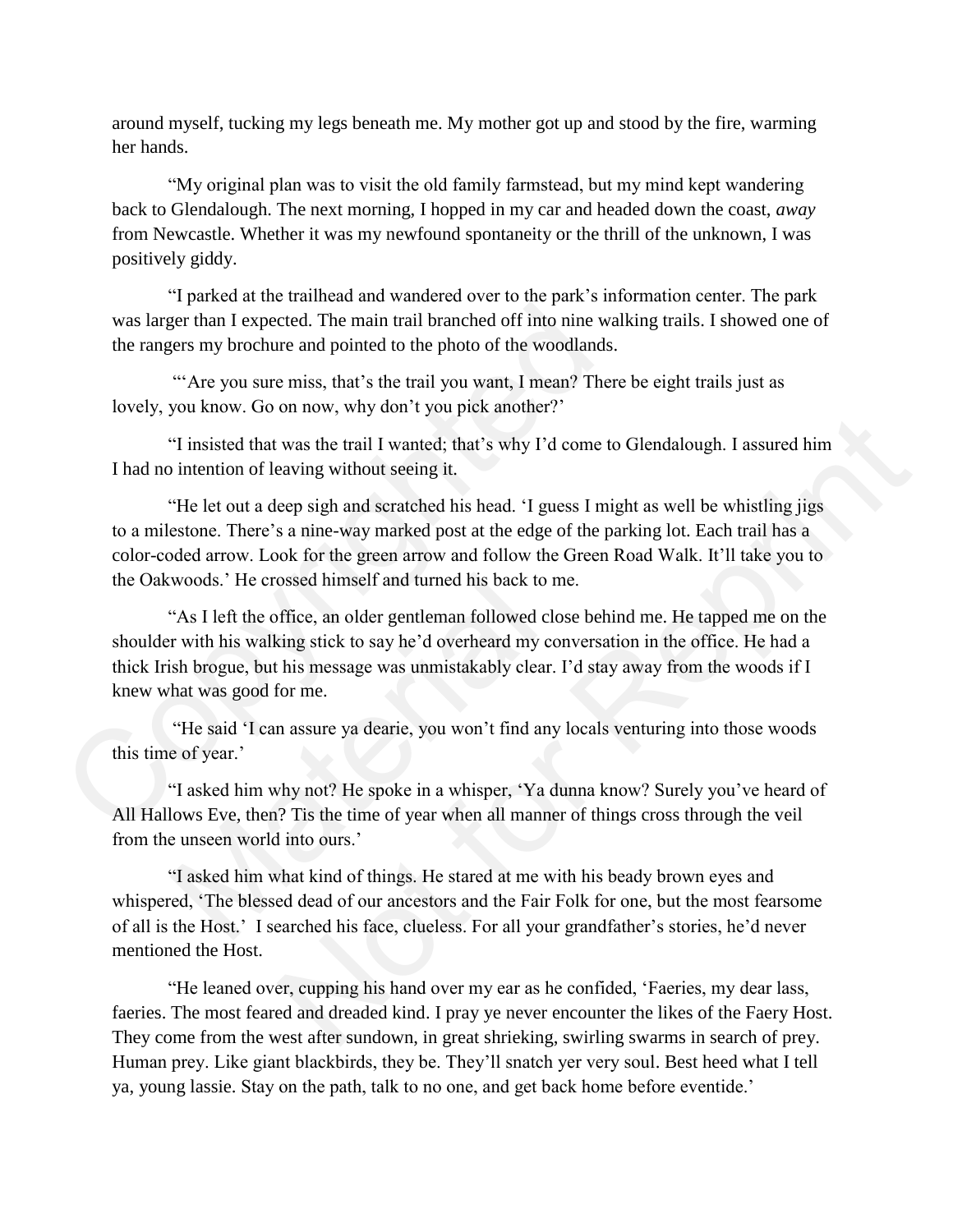"I thanked him for his concern and assured him I'd be careful. I laughed and said, 'Lucky for me I don't believe in all those old yarns.'

"He wasn't amused by my lighthearted attitude. I'll never forget his parting words to me. 'My da used to say, 'Don't give cherries to pigs or advice to fools. Good luck then, miss.' He tipped his cap and walked away."

My stomach growled. I looked down. I still held the piece of apple walnut kringle that Dolya had shoved into my hand when we sat down. I gulped it down and took a sip of my coffee. I glanced at my mom and Dolya. They eyed me, waiting for a reaction.

I rolled my eyes. "What? It's gonna take a lot more than some superstitious old guy to freak me out."

Dolya pursed her lips and sighed as she exchanged uneasy glances with my mom. The telltale 'elevens' of doom and gloom formed between my mom's eyebrows. She put down her cup of coffee.

"Where were we? Oh right, I was headed for the trail. Nothing could dampen my enthusiasm that morning. If anything, the encounter with the old gent ratcheted up the excitement a notch.

"As the trail gave way to the woodland floor, it was like stepping into another world. There was something so profound about walking among such ancient woodlands. The massive oaks had been standing guard for over seven thousand years. It looked just like the photo. Peat bog, ferns and mushroom-shaped mosses covered the woodland floor. Lichens and ivy clung to the towering oak trees. With every step, the canopy of trees grew thicker. Butterflies with pale, silver-blue wings floated overhead. Finches and warblers filled the air with their song. Every sight, every sound and smell was amplified. It was as if my senses had been filtered through gauze before now. I glanced at my mom and Dolya. They eyed me, waiting for a reaction<br>I glanced at my mom and Dolya. They eyed me, waiting for a reaction<br>I rolled my eyes. "What? It's gonna take a lot more than some<br>freak me out."<br>Dolya pur "As the trail gave way to the woodland floor, it was l<br>
"As something so profound about walking among such<br>
d been standing guard for over seven thousand years.<br>
ms and mushroom-shaped mosses covered the woodla<br>
ering oak ther lips and sighed as she exchanged uneasy glances with my mom. The<br>om and gloom formed between my mom's eyebrows. She put down her<br>we? Oh right, I was headed for the trail. Nothing could dampen my<br>ng. If anything, the e

"A pungent smell, sweet and fruity, rose from the ground. I couldn't imagine what could be in bloom that time of year. As I followed the scent, a deer ran across my path, startled and wide-eyed. It made a funny, barking sort of sound. Several other deer gathered and called out in the same fashion before bolting across my path and through the woods, away from me.

"Every sight, sound and smell is burned into my memory as if it happened just yesterday, not years ago. It will haunt me forever. My constant companion, a relentless reminder of both the sweetest and most unbearable of memories.

"The further I wandered into the woods, the more intense the scent became. I stopped and noticed how quiet the woods had become. There was no birdsong; not a creature stirred. At that moment, I spied the source of the intense fragrance: dense thickets of honeysuckle covered in dainty white flowers. I walked over and picked a flower, snapping the end off to suck out the nectar.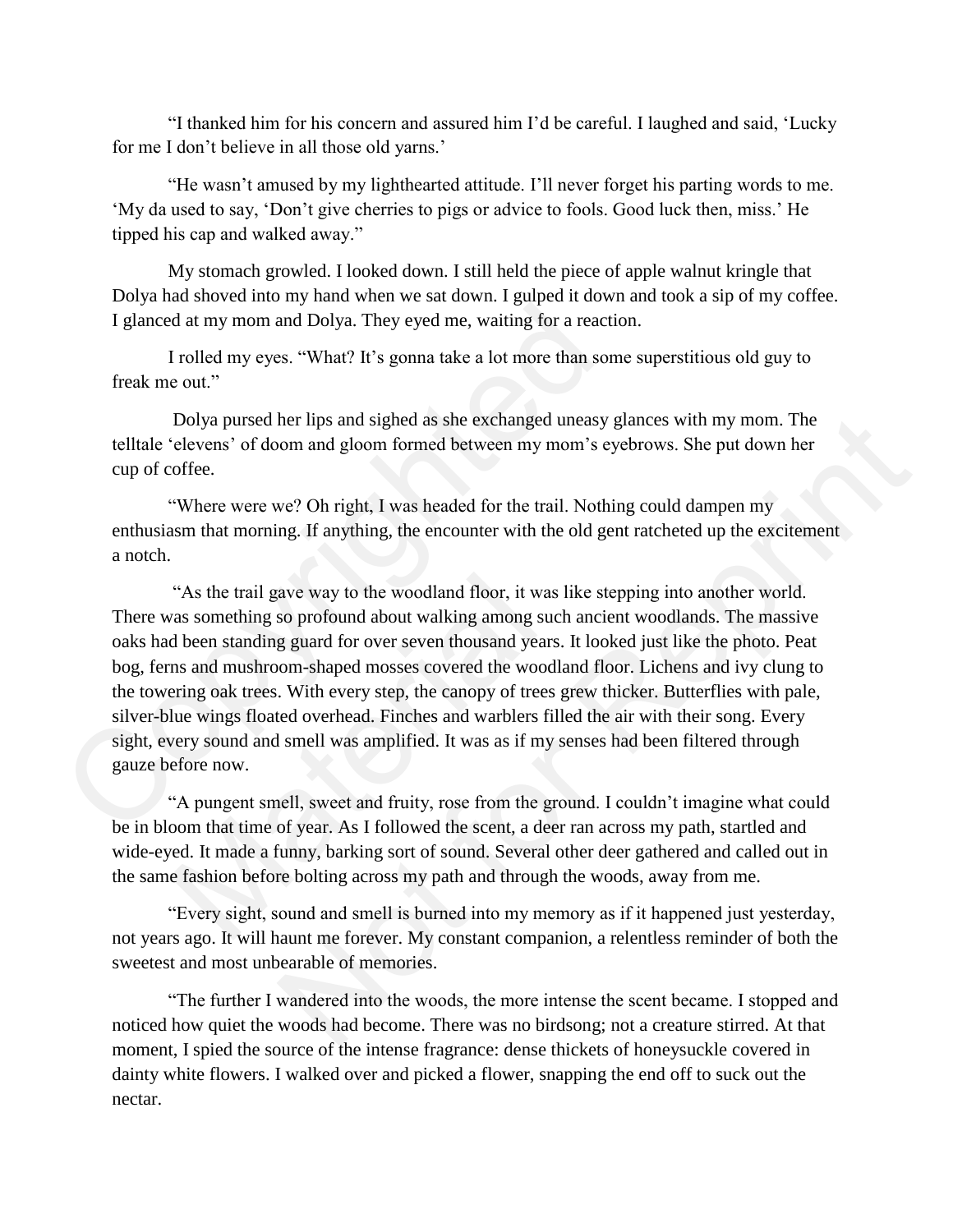"Tsk, tsk. Be careful. You don't want to anger the woodland spirits, do you?'

"I jerked my head in the direction of the voice, a voice like butterscotch, honey and rose petals. The face rivaled the beauty of the voice. He was standing under an oak tree, wearing an irresistible, impish grin. Piercing eyes of the palest blue-grey peered out from a perfect porcelain face. His wavy black hair stirred in the breeze. I froze on the spot. He threw his head back and laughed."

I knew by the look in my mother's eyes, she was no longer sitting in the library of her home in Cedarburg, but back on a trail in Glendalough, many years ago.

"'Sorry, miss I didn't mean to give you a fright. If you don't mind me asking, what's an enchanting, young creature like you doing alone in these woods?' He rubbed his eyes and blinked. 'For a moment, I thought my eyes might be playing tricks on me. I thought you might be some sort of beautiful mirage, a forest goddess.' home in Cedarbury, but back on a trail in Glendalough, many years a<br>
"Sorry, miss I didn't mean to give you a fright. If you don't<br>
enchanting, young creature like you doing alone in these woods?' He<br>
blinked. 'For a momen

"I tried to sound nonchalant, even though I felt like I was standing in quicksand. 'Ah, so this is the legendary Irish charm I've been warned about. I've heard it's irresistible.'

"So I've been told.' He smiled.

"'Don't tell me you believe all this superstition about All Hallows Eve too? Sounds like a lot of *malarkey,* if you ask me. Give the gullible tourists a thrill,' I said.

"Oh, I expect you're referring to our spirits and faeries and such?'

"I nodded.

"'How can you be certain you're not talking to one right now?' he teased.

"You look real enough to me, not to mention very alive."

"'Maybe you ought to come over here and have a better look.'

"I didn't remember walking towards him, but a second later I found myself standing in front of him. He held out his hand. Level in the search of the proposition about<br>alarkey, if you ask me. Give the gullible tourists a thr<br>"Oh, I expect you're referring to our spirits and faerie"<br>I nodded.<br>"How can you be certain you're not talking to one ri

"'I'm Crevan. And you are?'

"His breath was as sweet as the honeysuckle nectar, as it brushed my face. His skin was soft and his touch infused my entire being with his perfume. I half expected to wake up any minute, back in my bed at the hotel. I was completely flustered. The mington and the state of the state of the state of the state of the state of the state of the state of the state of the state of the state of the state of the state of the state of the state of the state of the state o

"'I am, uh, I'm Abby McGuire.'

"His lips brushed my hand and I could taste the sweetness of his kiss through my skin. He pulled me closer and whispered in my ear 'And if you dare to kiss my lips, sure of your body I will be.'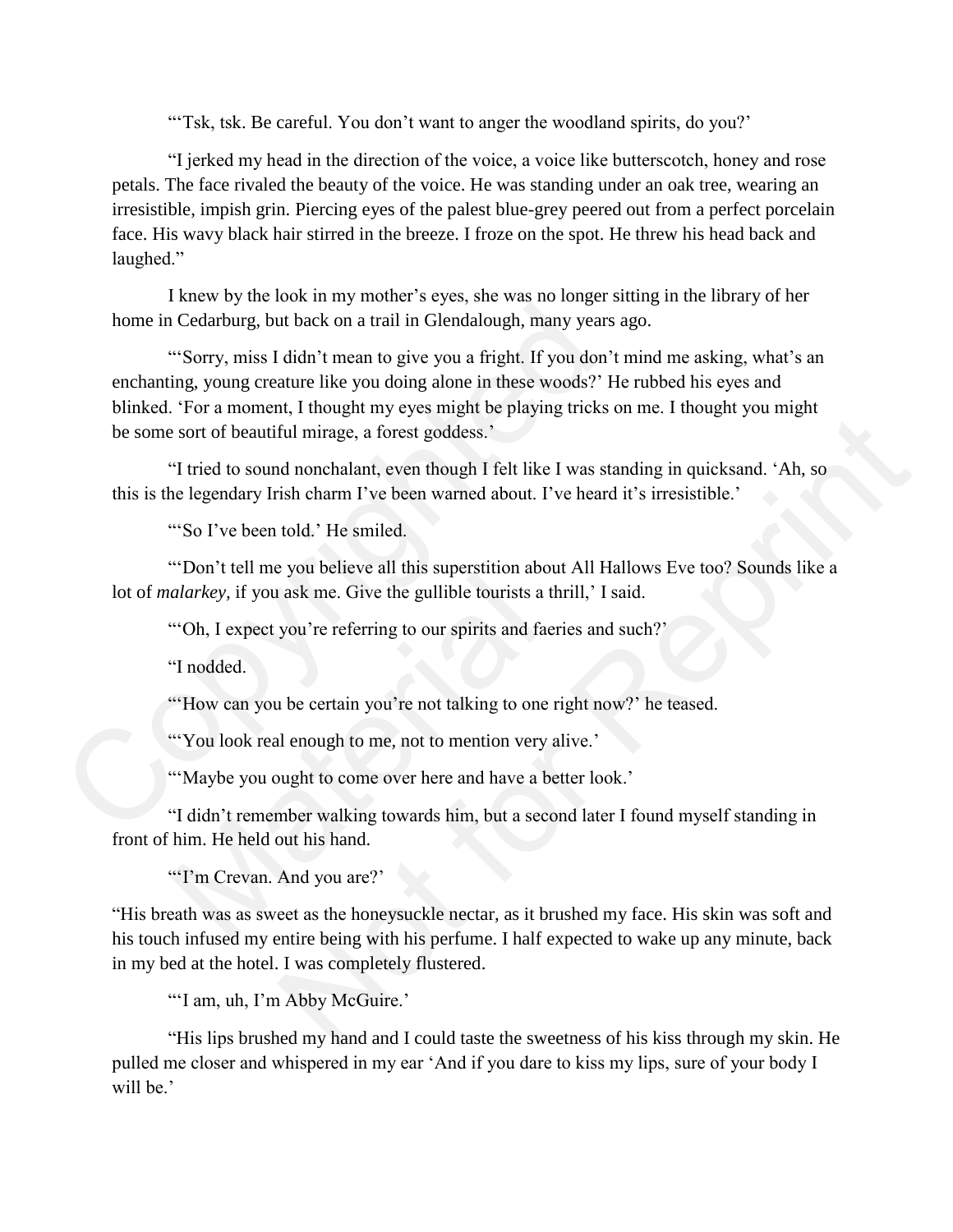"'Ah, Thomas the Rhymer, by Sir Walter Scott. I don't know whether to be impressed or give you a good hard slap across the face. Tell me, does that line usually work on unsuspecting girls?'

"'I don't know, never used it before, been saving it for someone special. So you tell me, are you impressed or should I be runnin' for the hills?'

"I smiled at him. 'Don't go running for the hills just yet.'

"His voice warmed and relaxed like an opiate, my body overdosing on endorphins. I never wanted the feeling to end.

"We spent our days exploring the countryside. At night, we returned to the little cottage we had rented. It was within walking distance of Glendalough. I called it our enchanted cottage. I was deliriously happy. We talked for hours on end. To my surprise and delight, I learned we shared a lot in common. It was uncanny. I thought I'd found the man of my dreams. He was everything I'd longed and hoped for, as if he was tailor-made to my specifications. "His voice warmed and relaxed like an opiate, my body over<br>never wanted the feeling to end.<br>"We spent our days exploring the countryside. At night, we returned<br>rented. It was within walking distance of Glendalough. I calle planting distance of Glendalough. I called it our enchanted octuge. I was<br>valking distance of Glendalough. I called it our enchanted cottage. I was<br>talked for hours on end. To my surprise and delight, I learned we shared a

"November came and went and I found myself staying on, first to celebrate winter solstice and then Yule. I kept postponing my trip home, much to the dismay of your grandparents. Crevan had filled my head with promises of marriage. It was easy to envision a life there with him.

"Then, in early January, I started feeling 'off.' I tired more easily and nothing seemed to agree with my stomach. I figured it was a touch of the flu, but decided to make an appointment with the village doctor to be on the safe side. Several tests and a couple of days later, he called and asked me to come back in. I was worried; I figured it must be something serious. and and Tale. The peological my alphome, machines. Crevan had filled my head with promises of math him.<br>
"Then, in early January, I started feeling 'off.' I tired ith my stomach. I figured it was a touch of the flu, bue vi

"I asked the doctor what he thought I had. He looked at me over his bifocals and said 'I'm afraid it's a case of nausea gravidarum.' I asked him if it was serious.

"He laughed and said, 'Don't worry, it's not contagious, but it does have a nine month incubation period.'

"I looked at him like he was crazy.

"He slapped his knee and said, 'Touch of the old morning sickness, dearie. Who's the lucky chap then?'

"I told him it was Crevan O'Leannon.

"He scratched his head and said, 'No, never heard of him. Strange, I've lived here all my life, know the locals well, but that's a name I've never heard.'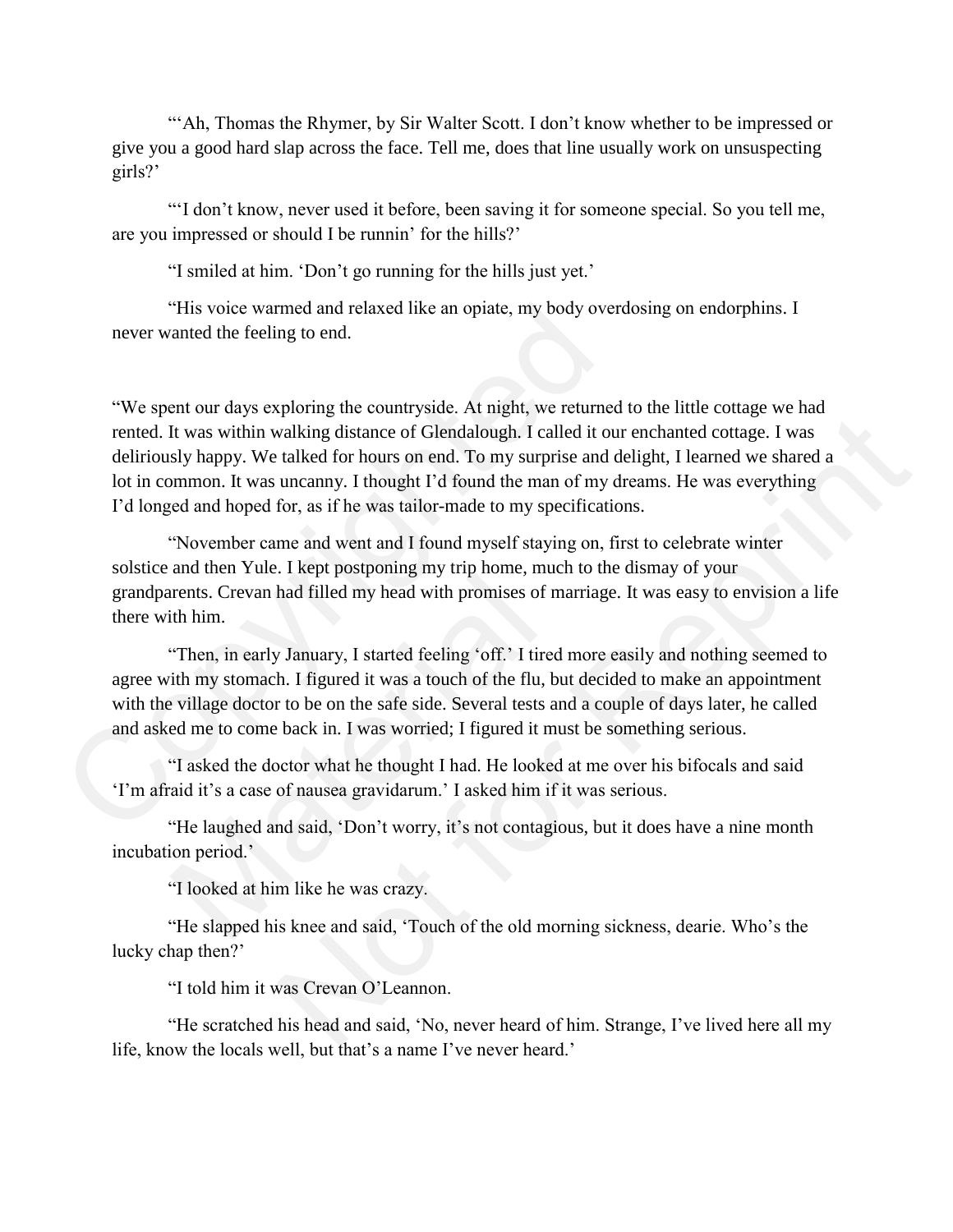"I made another appointment and left his office with handfuls of pamphlets and vitamins."

My mother's voice was soft and her eyes glowed with pure, unfiltered love.

"I was ecstatic. A baby; *our* baby. Of course, I didn't know then I'd be *doubly* blessed. I couldn't wait to tell Crevan. We'd marry as he promised and start our new life together."

My mom's eyes clouded over and her hands trembled as she took a sip of coffee.

"I rushed back to the cottage. Crevan was standing warming his hands in front of the fire. He turned and smiled when he heard me burst through the door. Breathless, I blurted out the great news. He stood motionless by the fireplace.

"There was no warmth in the exaggerated grin that stretched across his face. His eyes looked right through me, cold and calculating. In that instant, I didn't recognize him. His whole demeanor was alien, detached. I told myself it was just the shock, the surprise of the unexpected news.

"The hard set to his face disappeared. His features softened as he walked across the room toward me. He lifted me into the air, and swung me around. Of course, we'd be married, in fact he couldn't wait. It was Thursday and he insisted we marry on Saturday. I spent Friday finding a dress and flowers. Crevan said he'd take care of finding a chapel and priest.

"A gentle snow started falling as I walked home from the village Friday evening. Everything was covered in a mantle of soft, white powder. The lights from the village created a dreamy amber glow. I gazed up at the sky, the silver-white moon smiling down at me, and for a moment, my world was perfect.

"I looked forward to warming myself in front of the fire when I got home. I wanted nothing more than to stay up all night with Crevan, talking about our future. The cottage was dark when I returned. I figured Crevan had been held up. He'd probably run into trouble finding a chapel or priest on such short notice. <sup>41</sup> I ushed back to the cottage. Crevan was standing warming He turned and smiled when he heard me burst through the door. Bready requent news. He stood motionless by the fireplace.<br>
"There was no warmth in the exaggerat

"Standing outside the door, I was overcome with a sense of dread. I steadied my hand as I tried to fit the key into the lock. I knew he was gone before I even opened the door. I was just as certain I'd never see him again. My eyes made a quick survey of the cottage. All traces of him were gone. His pipe and pouch of tobacco were missing from the kitchen table. His walking cane no longer stood in its usual spot by the fireplace. I ran to the bedroom. There was a gaping hole in the closet where his clothes had hung. His sweet scent which permeated the air in the cottage had vanished, replaced by the scent of burnt wood and ash." and the matrix was Transacty and the instructed we many of the divers. Crevan said he'd take care of finding a change "A gentle snow started falling as I walked home from ting was covered in a mantle of soft, white powder. me, cold and calculating. In that instant, I didn't recognize him. His whole etached. I told myself it was just the shock, the surprise of the unexpected o his face disappeared. His features softened as he walked across th

"God, Mom, I'm so sorry about undoing your binding spell," I said as I raked my hands through my hair. My voice caught. If only I'd known, none of this would've happened. "It's just that I was curious and angry at you for keeping secrets from me. I never meant to cause you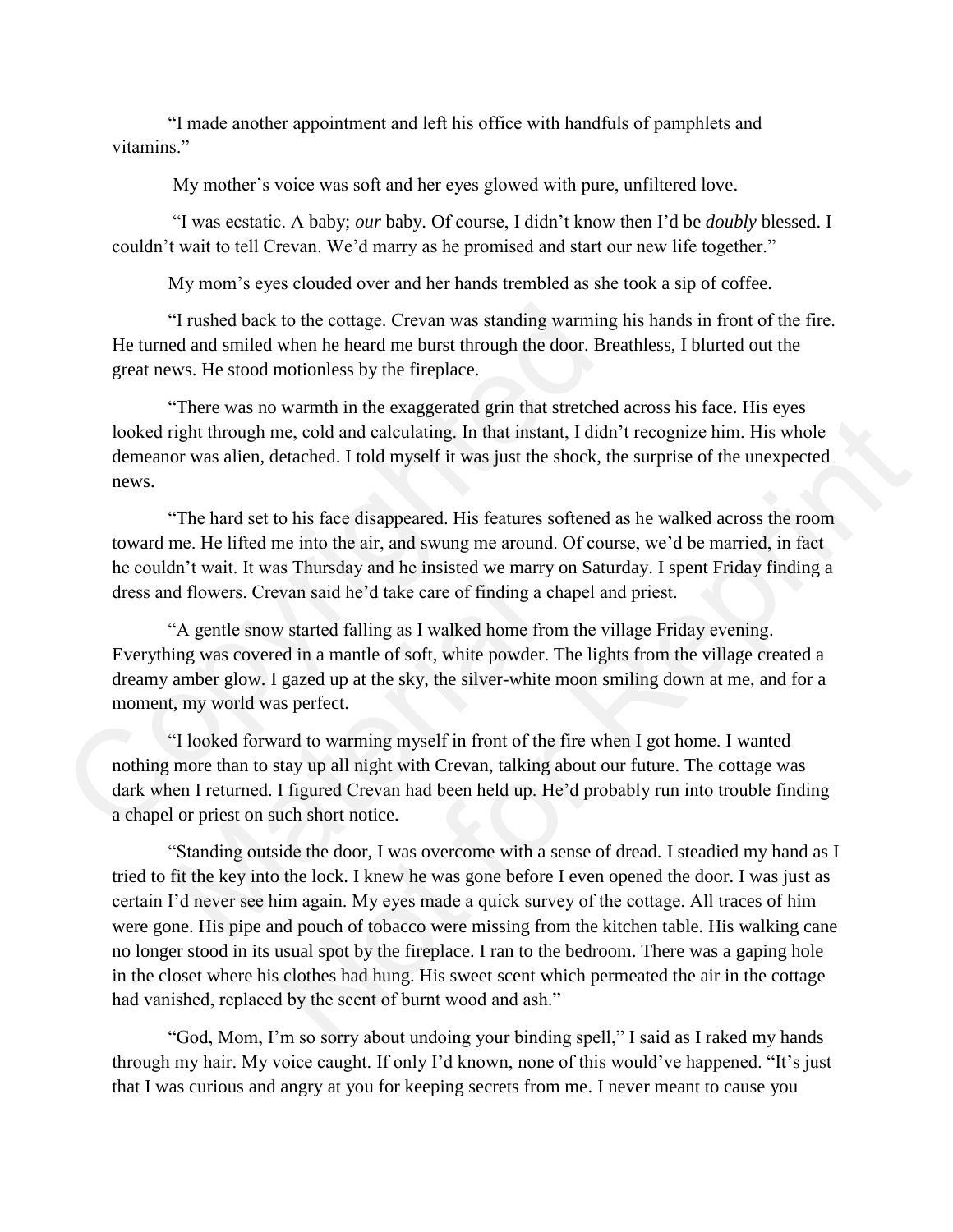more pain. Good to know I was wrong about my *dad* all along. Turns out he's so much more than just a dirt bag. He's a full-on dumpster fire!"

"Renny, don't. Stop, right now."

"I can't help it, Mom. How do you expect me to feel? I mean, it's not like he was ever gonna get nominated for father of the year, but this, I mean it's just so…so *cruel,"* I said as I threw my hands in the air. "He couldn't even leave you a note. Pathetic. No wonder you've sworn off men."

Dolya kept knitting as we talked. Even with her head bent I could see the disapproving arch of her brow. "Ya sound as bitter as thick milk, Renny. Remember my girl, he who angers you, conquers you," she said as she wound more yarn around her finger.

I sighed. "Sure, whatever." I turned my attention back to my mom. "So, you came back home after that?"

"If only it'd been that simple. I'm afraid the story doesn't end there."

"You said doubly blessed. You were talking about Julian."

My mom looked down at her lap and nodded.

"What happened to him? I've lived all these years, feeling something inside me was missing, incomplete. I guess my heart knew, even if my mind didn't."

"I'll tell you about Julian, but first you need to know the whole truth about your father."

"I already know the truth."

"No, you think you do, but you don't, not by a long shot, sweetie."

My mom gazed out the window. "I cried myself to sleep and woke early. I was determined to go into the village and try to put the pieces together, find out the truth. I needed some closure before going home. I hoped someone in the village knew Crevan's family. Sick with grief and longing, I had to find him. Grabbing the one photo I had, I headed out to the village. The photo solicited looks of concern, pity and outright fear. People shook their heads, refusing to meet my gaze, blessing themselves as they hurried away. Dolya kept knitting as we talked. Even with her head bent I c<br>arch her brow. "Ya sound as bitter as thick milk, Renny. Rememb<br>you, conquers you," she said as she wound more yarn around her fing<br>I sighted. "Sure, whatever." "What happened to him? I've lived all these years, fee, incomplete. I guess my heart knew, even if my mind<br>"I'll tell you about Julian, but first you need to know t<br>"I already know the truth."<br>"No, you think you do, but yo i, whatever." I turned my attention back to my mom. "So, you came back<br>
een that simple. I'm afraid the story doesn't end there."<br>
bly blessed. You were talking about Julian."<br>
ed down at her lap and nodded.<br>
and the him?

"I collapsed exhausted on a bench outside a bookstore. The shop owner saw me and helped me inside. She offered me hot tea and biscuits and a sympathetic ear. I broke down and told her my whole tale of woe.

"Well, if that isn't a fine bit of stuff. So the fella's gone and left ya, knowing you're set to have his baby and all, after promising he'd marry ya. That's one right bad bastard, if you'll pardon me saying so, miss. What's his name?'

"I told her, 'Crevan O'Leannan.'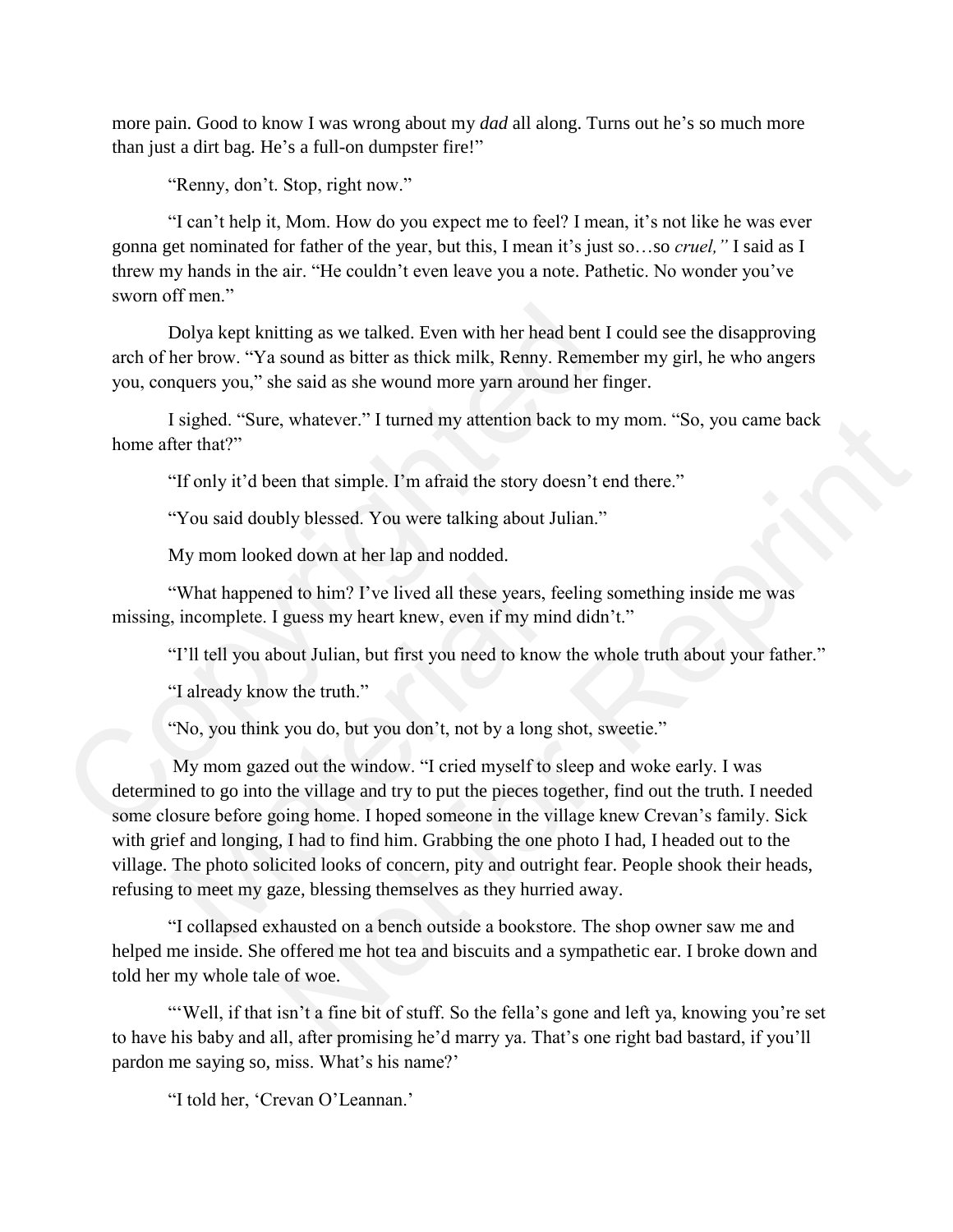"'No, that's not a family I'm familiar with.'

"I told her I had a photo and retrieved it from my purse. I handed it to her. She took one look at it and turned as white as snow. She dropped the photo as if it'd burnt her hands, and blessed herself.

"'Jesus, Mary and Joseph, this fella is more than just a bad bastard, my dear. He's worse than that, much worse.'

"'What, what do you mean? Did he kill someone?'

"'Oh, he and his kind have plenty of innocent blood on their hands. Ya dunno what he is child, do ya? How could ya, not being from these parts and all. No one is immune, not even the locals.'

"'Immune from what exactly?

'''The charms of the gancanagh. You've come under the spell of a love- talker. I should've known by the look in your eyes.'

"'Sounds like some sort of playboy serial killer.'

"Ya might say somethin' like that. Tis nothing to be joking about though, me dear. Follow me; I have something that'll help ya understand.'

"She pulled a huge book from one of the shelves. It was a historical anthology of sorts about Ireland. She paged through it, stopping to look at a page. She sat down and patted the settee with her hand. 'Yes, this is it. Sit down, over here by my side.' "What, what do you mean? Did he kill someone?"<br>
"Oh, he and his kind have plenty of innocent blood on their child, do ya? How could ya, not being from these parts and all. No or locals."<br>
"Immune from what exactly?<br>
"The c

"I was filled with a growing terror as my eyes raced across the page. I read the words over and over trying to make sense of it all."

My mom closed her eyes, her voice hollow and mechanical as she recited the words, words like ghosts that haunted her memory.

"The gancanagh, also known as the love-talker, belongs to a small yet notorious troupe of faeries. Known to frequent woods and valleys, he preys on young maidens. The male fae inspires an ardor so fierce that his victims are rendered helpless against it. His skin secretes a sweet, intoxicating scent and his deep, melodic voice and smooth-talking ways prove irresistible. He casts no shadow and animals fall silent in his presence. The luckiest of his victims live out their days pining for his love, forever addicted to his voice and touch. No mortal man can compete with the charms of a gancanagh. For many however, an encounter with the love-talker proves lethal. They die brokenhearted, of the thirst that cannot be quenched." The might say sentemn and that at the health of the source. I have something that'll help ya understand.'<br>"She pulled a huge book from one of the shelves. It weland. She paged through it, stopping to look at a pag<br>vith her m what exactly?<br>
of the gancanagh. You've come under the spell of a love- talker. I<br>
he look in your eyes.'<br>
some sort of playboy scrial killcr.'<br>
some sort of playboy scrial killcr.'<br>
somethin' like that. Tis nothing to b

My mother shook her head. "I'm afraid if it hadn't been for Dolya I would've been among the unlucky ones."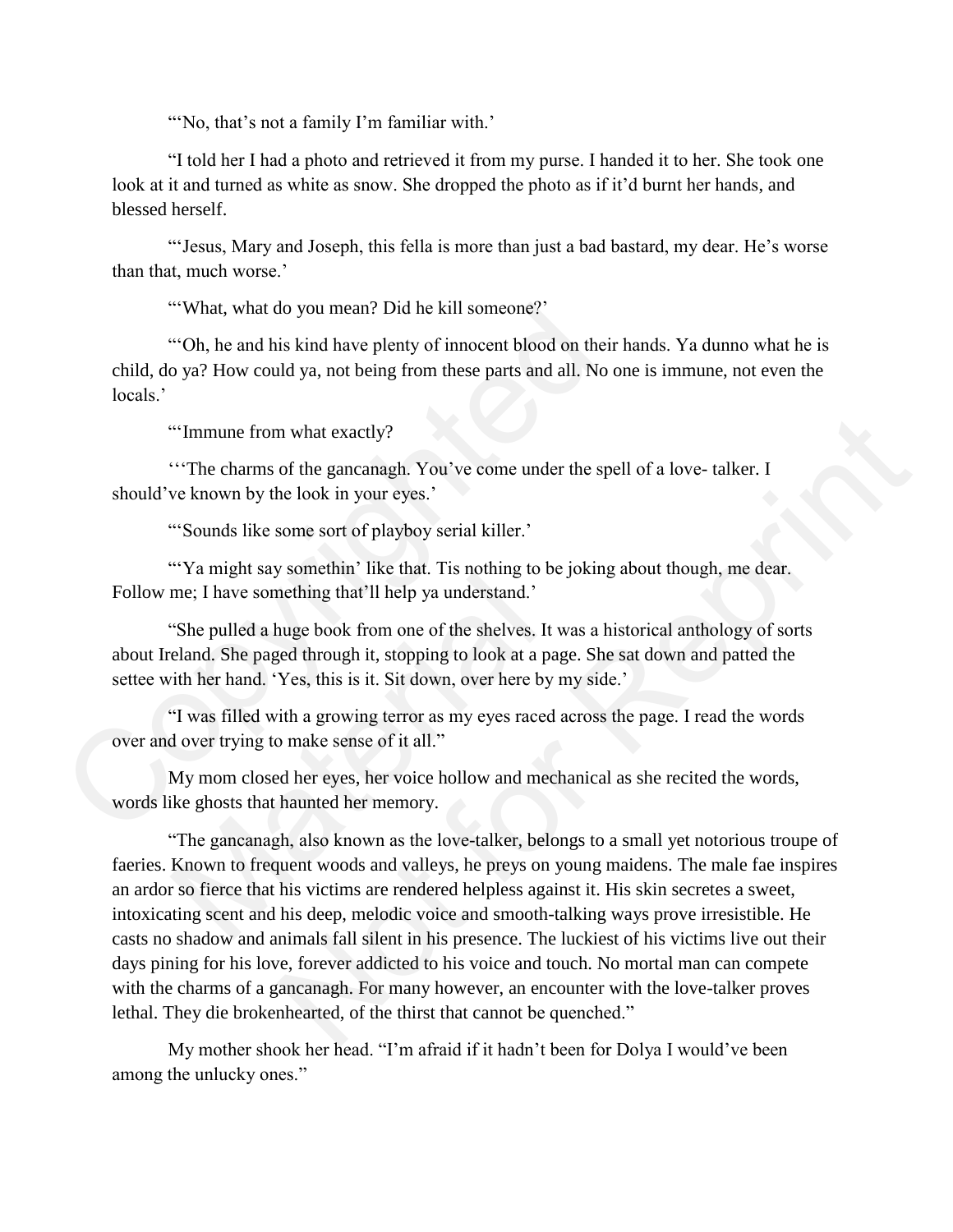I jumped up from the sofa, my nails digging into my palms as I paced in front of the fireplace. "Is this some sort of joke? I mean, I knew you didn't want to talk about this, but really?" I could feel a serious rant coming on. "Now you're telling me that Crevan is not just your common variety deadbeat dad but some sort of supernatural creature. Why not a werewolf or a vampire? I can't believe you lied to me all these years. Grand da would've wanted me to know."

My mother twisted the peridot ring on her finger back and forth. "It never seemed like the right time. What was I going to say? 'Oh, by the way, honey, did I mention your father isn't human, he's a faery?'

My temples were throbbing. Keegan's words echoed in my ears. 'You know what I am now, but the question is, do you know what you are?'

"So, if he's a faery, what exactly does that make me?"

Dolya dropped her knitting in her lap and stared at me with a mixture of pity and anger. "A halfling, that's what it makes you, Renny. Half human, half fae."

A halfling, just like Caitlin. I smiled. Maybe I was more like Caitlin than I knew.

I threw Dolya a sideways glance. "What makes you such an expert?"

She sat in her chair, hands folded in her lap, a strange half smile on her face. The clickety-clack of her needles filled the silence as her needles continued to stitch and purl without Dolya's assistance.

I backed up, almost knocking over a table and lamp in the process. "No way," I whispered. "You're saying you're one too? A, a …" I stuttered.

"That's right, a faery. You can go ahead and say it. Not just any faery though, I'm a house faery, although there are some that prefer the term domestic faerie. We become attached to a mortal family and adopt them, so to speak. We take great pride and joy in our duty to serve and protect the house and the loved ones within." right time. What was I going to say? 'Oh, by the way, honey, did I m<br>human, he's a facry?'<br>My temples were throbbing. Keegan's words echoed in my ei<br>now, but the question is, do you know what you are?'<br>"So, if he's a facr She sat in her chair, hands folded in her lap, a strange-clack of her needles filled the silence as her needles assistance.<br>I backed up, almost knocking over a table and lamp in the matching over a table and lamp in the "Y aery, what exactly does that make me?"<br>
ther knitting in her lap and stared at me with a mixture of pity and anger.<br>
at it makes you, Renny. Half human, half fac."<br>
thike Caitlin. I smiled. Maybe I was more like Caitlin th

I turned to my mom. "Now I get it. That explains why you'd go ballistic whenever I asked about stocking anything to do with faeries for the bookstore. And that's why you didn't want me to hear gran da's stories about the in-between. *You* called it a bunch of malarkey."

My mother stared out the window, silent, her lips drawn into a thin, tight line.

My head was spinning. My stomach dropped. It was like being at the top of a roller coaster just before it plunges down the rails. Time was suspended for a brief moment as my emotions seesawed from excitement one moment to being terrified the next. I couldn't decide if I should celebrate, faint, or throw up. Keegan knew what I was before I did. But how?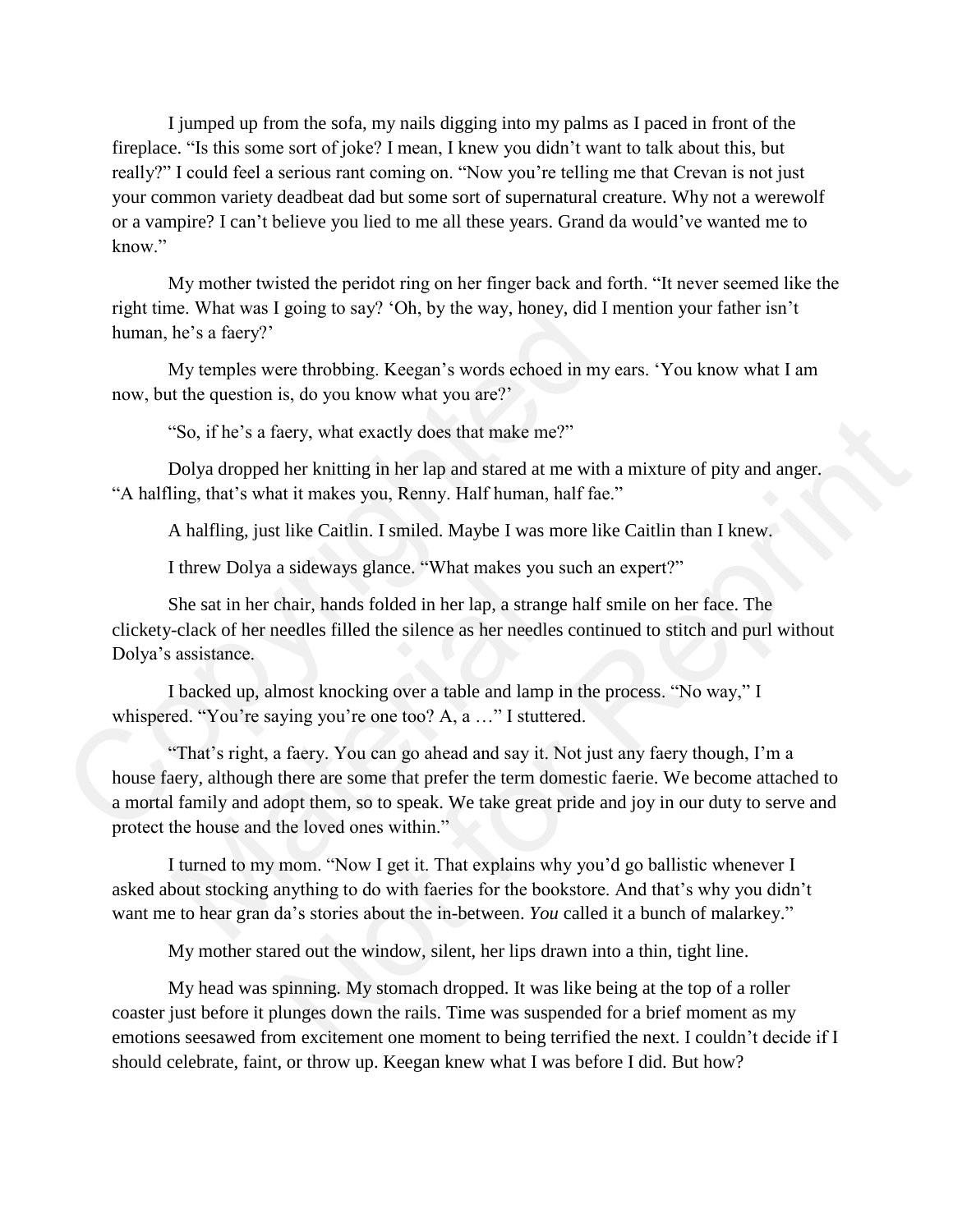Dolya picked up her knitting needles again. Without looking up from her knitting, she calmly asked if I wanted to hear how she and my mother met. I'd just been told my father was a faery and I was some sort of mixed-breed halfling thing and she acted like we were talking about the weather.

I gazed into the flames, shaking my head. The fire flared up, the sparks transforming into a hundred tiny fireflies. They flew out of the fireplace and fused together to form a dancing crown of light. I spun around, mouth open, and stared at Dolya. Hovering above her head was the crown of blinking golden light. She looked at me, eyebrows raised. Her lips twitched as she tried not to smile. I turned back around. The fireflies flew past me and into the fireplace, where they transformed back into glowing red embers once again.

Dolya spoke in a quiet, almost reverent tone. "I'd been in the woods gathering oak nuts for my tea and moss for the fire. Out of nowhere, the stillness was pierced with the most anguished wailing to ever greet these old ears. I picked up my basket and hurried in the direction of the cries. Peering over a thicket of honeysuckle, I spied your mother. Even the dark circles that ringed her eyes and a face ashen with grief could not destroy her beauty.

**"**She cried out your father's name time and time again, until she collapsed, exhausted. I knew that kind of melancholia could only be caused by one thing, a bloody ganch. They'll sweet talk you right into your grave. Bitter is the payment for the ecstasy of his touch. Your mother had grown weak from withdrawal. I was the only chance your mother had of surviving his poisonous caress. the crown of blinking golden light. She looked at me, eyebrows raise<br>tried not to smile. I turned back around. The fireflies flew past me an<br>they transformed back into glowing red embers once again.<br>Dolya spoke in a quiet, or the fire. Out of nowhere, the stillness was pierced with the most<br>ver greet these old ears. I picked up my basket and hurried in the direction<br>ver a thicket of honeysuckle, 1 spied your mother. Even the dark circles<br>ver

My knuckles tightened around my coffee mug in a death grip. "I hope Crevan burns in hell, or *wherever* it is bad faeries go."

Dolya tried to conceal a smile, and continued.

"I ran to her side and wrapped my arm around her waist to help her up. I gasped as my hand slipped to her stomach. I patted it. She was carrying the ganch's cuddy and cub from the feel of it. Twins, I'd guessed, a boy and girl. I knew right then I'd met not just *my* family, but my destiny as well. This was no ordinary family. A halfling child needs the guidance of a faerie. I right into your grave. Bitter is the payment for the ec<br>weak from withdrawal. I was the only chance your mo<br>My knuckles tightened around my coffee mug in a de<br>wherever it is bad faeries go."<br>Dolya tried to conceal a smil

"I took your mother back to my cottage and drew a bath for her. I needed to work fast. This was going to require a potent brew to work against the toxins of the gancanagh. I pulled out my mortar and pestle. I crushed rowan berries and white clover, rosemary, and St. John's wort. But the most important ingredient in the purifying process was the flowers from the common gorse. I sprinkled half the mix in the bath water and made a strong tea with the rest."

Dolya looked at my mother and laughed. "Your mother was having none of it; turned her nose right up at the tea. I told her, horse it into you now; you've got to take the bitter in to get the bitter out. I knew the brew had done its job when I saw the flush of life come back to your mother's cheeks. All she wanted to do for the next week was eat and sleep."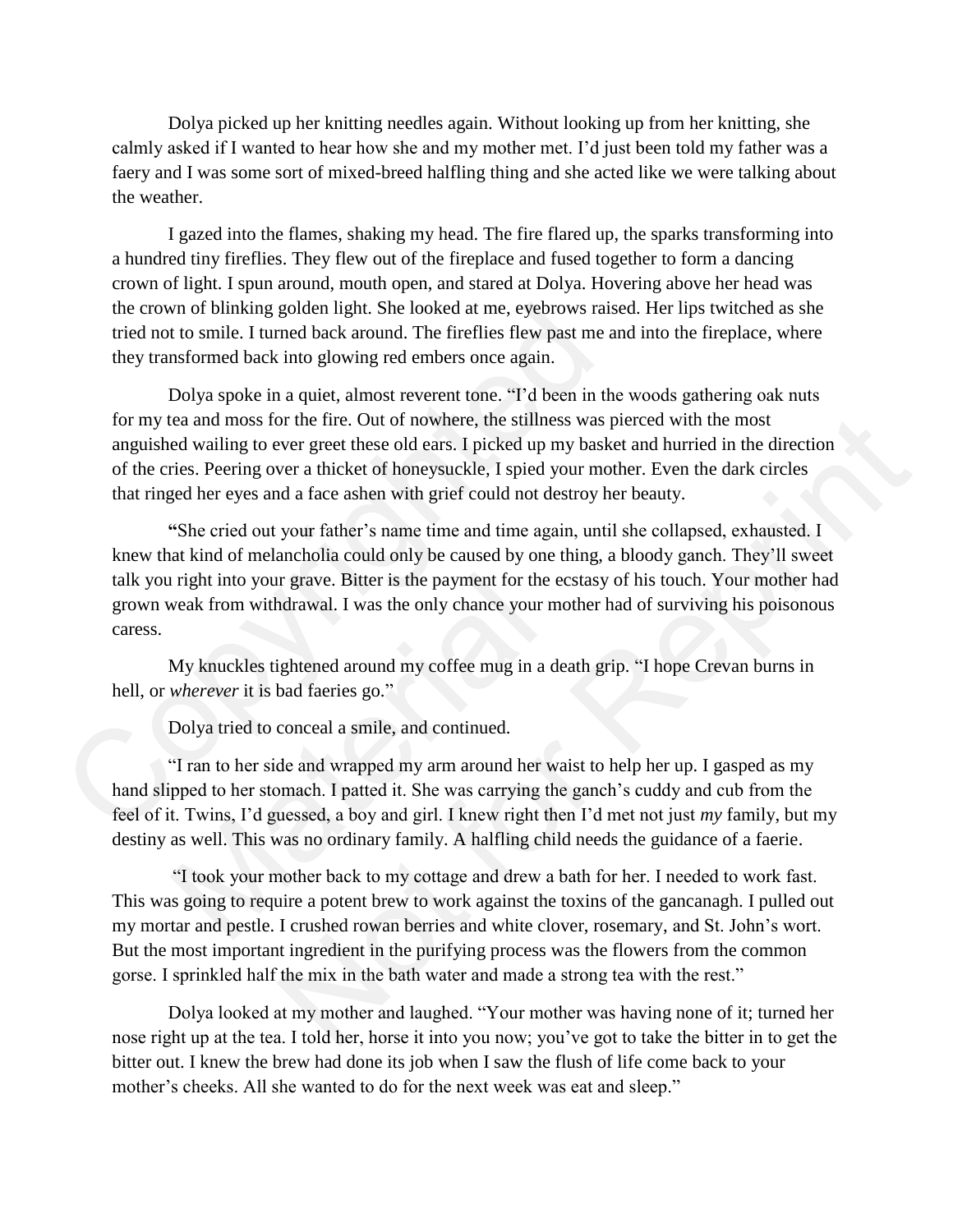"You cured her."

"No, not cured, Renny. I was able to heal her body physically, remove his toxins from her skin, but I couldn't heal her heart. Emotionally, she's still under the spell of your father and now with the binding spell broken...I'm afraid it's an addiction with only one cure, or so the legends say."

I stared at Dolya, wide eyed and trembling. "Well, we have to at least try."

Dolya's face turned somber. Her mouth twisted into a grimace.

"What's wrong? What is it?" I asked.

"There's only one antidote to the gancanagh's powers. Only one thing can release your mother completely. Your father's death. Upon the drawing of his last breath, the gancanagh's victims will be free at last. Dolya's face turned somber. Her mouth twisted into a grimac<br>
"What's wrong? What is it?" I asked.<br>
"There's only one antidote to the gancanagh's powers. Only<br>
mother completely. Your father's death. Upon the drawing of his

# Chapter Three

And for a moment it seemed to me as if I also were buried in a vast grave full of unspeakable secrets. Three<br>And for a moment it seemed to me as if I also were but<br>able secrets.<br>Joseph C<br>w're telling me my mom's screwed unless Crevan me<br>Dolya looked up from her knitting long enough to fro<br>ice of words, Renny, but yes, that'

Joseph Conrad – Heart of Darkness

"So, you're telling me my mom's screwed unless Crevan meets an untimely death?"

Dolya looked up from her knitting long enough to frown at me. "Well, those wouldn't be my choice of words, Renny, but yes, that's the gist of it."

"Maybe if we're lucky, he'll get sick and die."

My mom gasped, her mouth falling open in disbelief. "Renny!"

Thankfully my cell phone rang at that moment, sparing me from a full on I-know-Iraised-you-better-than-that-young-lady lecture. My heart racing in hopes it was Tristan, I checked my phone. It wasn't Tristan. It was Katy. She was breathing hard and her voice was shaky. National Science of the Science of the Maximum and Science of the Maximum and Science of the Maximum and the University of the Maximum and the Maximum and the Maximum and the Maximum and the Maximum and the Maximum and the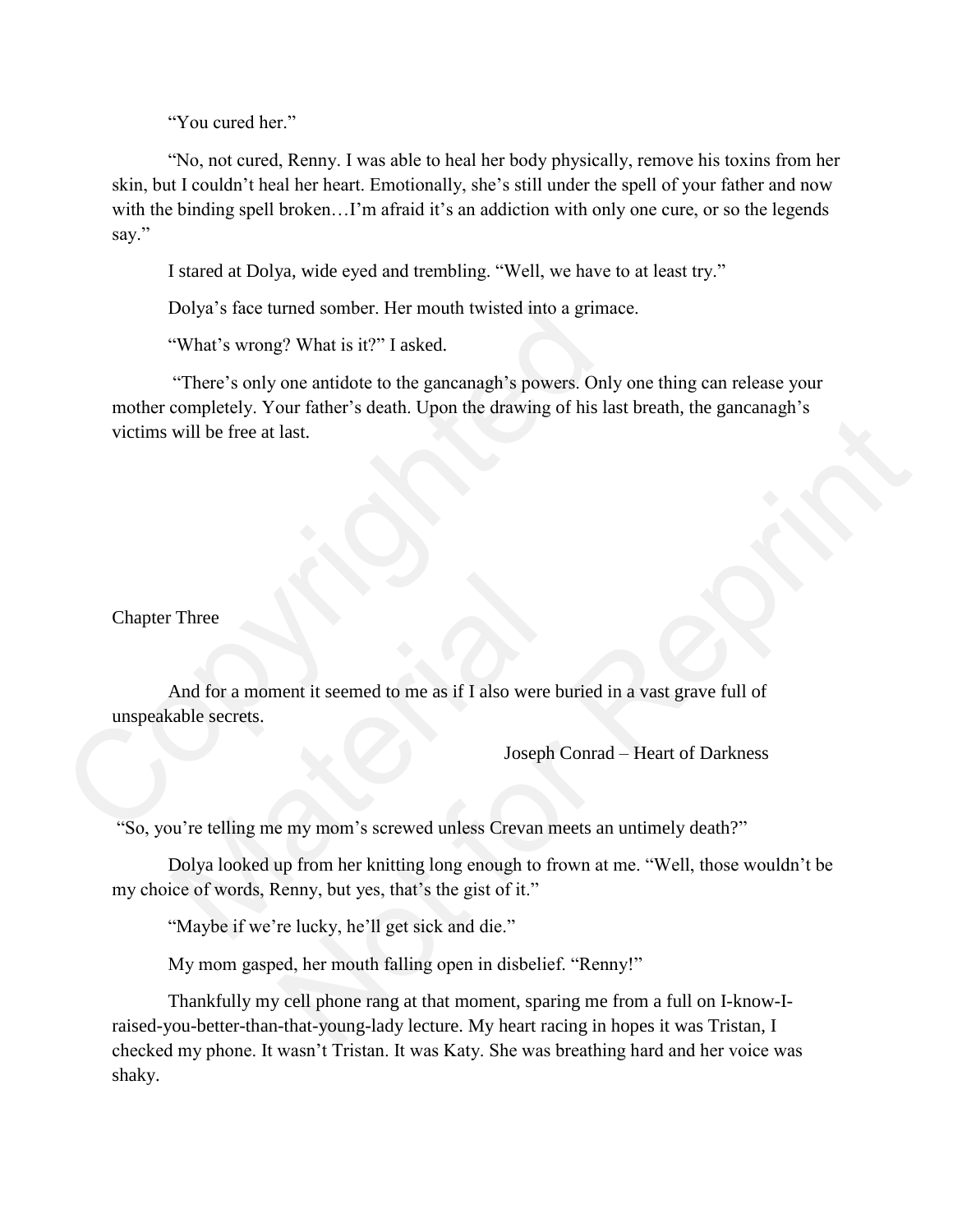"Renny, I really need to talk to you. It's about Jesse. We're talking *huge,* monumental, as in beyond belief. I'm not kidding, it's totally messed up. You're not gonna believe it. Not in a million years. Remember that night at the Harvest Dance—"

"Katy, I'm really sorry, we're gonna have to do this later. I'm in the middle of some pretty big stuff myself right now. Family stuff. Kinda freaking out right now. I'll call back soon, I promise." Even though Katy was the queen of hyperbole, there was something unsettling about the call that I couldn't put my finger on. How many nights had I lent a sympathetic and supportive ear when Peter had been a complete tool? But this time Katy sounded *different.* Besides, she and Jesse seemed so happy together. Right now, though, I couldn't allow myself to become distracted. My curiosity, along with Katy's story, would have to wait. I channeled my inner Scarlett and headed back into the library.

Dolya looked up as I walked in the room. "Everything all right?" I nodded. She went back to her knitting, continuing the conversation in her matter-of-fact sort of way. "Wouldn't hold my breath, dearie, waiting for Crevan to get sick and die. Faeries are imbued with a strong constitution. They aren't immortal, but they can live a couple of hundred years, give or take. They're immune to just about everything. Everything except cold iron. Cold iron's like a poison, toxic to the touch." Dolya stopped knitting and shook her head. "Wasn't always the case, though." supportive ear when Peter had been a complete tool? But this time K<br>Besides, she and Jesse seemed so happy together. Right now, though<br>become distracted. My curisoitty, along with Katy's story, would hav<br>inner Scarlett and up as I walked in the room. "Everything all right?" I nodded. She went<br>ontinuing the conversation in her matter-of-fact sort of way. "Wouldn't<br>e, waiting for Crevan to get sick and die. Facties or do way. "Wouldn't<br>n't imm

"Wait, I'm confused. You keep talking about faeries in the third person, Dolya, even though you said you're a house faery. Aren't you considered a *real* fae?"

Dolya looked up, a wry grin on her serene face. "Sorry, child, guess it's an occupational hazard from living in the mundane world, being part of a human family for so long now."

I nodded. "Makes sense. Sort of like living in a foreign country so long that you start to identify with that culture. But, back to the whole iron thing. So you're saying it wasn't always toxic to faeries?" "Wait, I'm confused. You keep talking about faeries i<br>you said you're a house faery. Aren't you considered<br>Dolya looked up, a wry grin on her serene face. "Sorn<br>from living in the mundane world, being part of a hun<br>I nodde

Dolya cocked her head, tapping her finger against her upper lip. "Well, let's see. First off, you need to understand a little bit about our history. Faeries descended from a great and powerful ancient tribe known as the Tuatha de Danaan or children of Danu.

"The Tuatha de Danaan ruled over Ireland for two hundred years. They were revered far and wide for their bronze metal-working skills. They were also proficient in magick. Some say they were banished from Heaven for acquiring knowledge of the enchanted arts.

"Life was peaceful and prosperous under the Tuatha de Danaan for many years. That all changed overnight."

"What happened?" I asked, as I stuffed another piece of kringle in my mouth.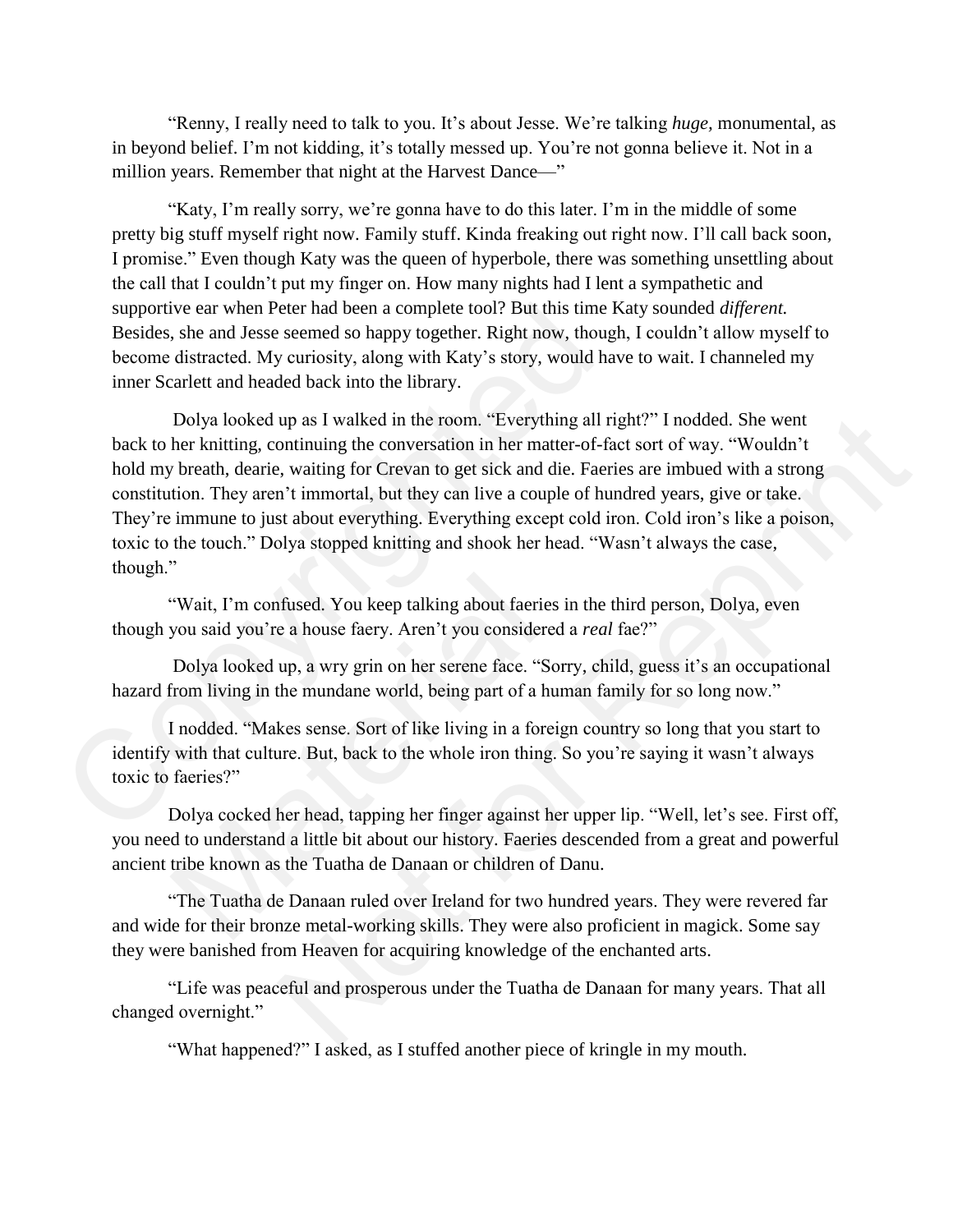Dolya sighed. "The Milesians, a seafaring tribe, decided to set sail for the Promised Isle. They'd heard stories about a beautiful land, green, fertile and full of promise. They weren't just curious, though. They were intent on overthrowing the Tuatha de Danaan and claiming the land as their own. The Milesians were powerful and skillful in their own right, but they didn't possess the gift of magick like the Tuatha de Danaan.

"Okay, so what was the problem? What could be more powerful than magic?"

"The problem was a skill the Milesians possessed. It proved to be the undoing of the Tuatha de Danaan. Not even their powerful magick could save them from the cold iron forged by the Milesians."

I shrugged. "I've never even heard of *cold* iron."

Dolya shook her head back and forth. "It's hard to come by these days and harder still to find those trained in the ways of working it. There's only one group left that I know of, an ancient order of sorcerers, the Finfolk of Eynhallow, with the knowledge and skill to work cold iron."

My heart pounded in my chest as I recalled Nichnevan's stern words spoken in the basement of the Black Bird. 'Your binding spell, it wasn't Black Raven Magic. Make no mistake, this is the magic of the Finfolk.' She had rubbed her upper arm revealing the half-man, half-seal emblazoned on it. A warning from the Finfolk about meddling in their magic, she had said. I swallowed hard, my throat bone dry.

Dolya threw her knitting down in her lap. "Well, that's a whole other kettle of fish better saved for another day. The thing of it is, cold iron's stronger and harder than iron forged by fire. The metal's worked and shaped without heat. The bronze weapons of the Tuatha de Danaan were no match against the powerful iron weapons yielded by the Milesians. The cold iron had a toxic effect on the Tuatha de Danaan for which there was no antidote. Not even their magick could overcome it. It was like poison to their blood. Tuatha de Danaan. Not even their powerful magick could save them<br>the Milesians."<br>I shrugged. "I've never even heard of *cold* iron."<br>Dolya shook her head back and forth. "It's hard to come by t<br>find those trained in the w , this is the magic of the Finfolk.' She had rubbed her al emblazoned on it. A warning from the Finfolk about wallowed hard, my throat bone dry.<br>Dolya threw her knitting down in her lap. "Well, that' or another day. The th er head back and forth. "It's hard to come by these days and harder still to<br>e ways of working it. There's only one group left that I know of, an<br>ers, the Finfolk of Eynhallow, with the knowledge and skill to work cold<br>ded

"In the beginning, the cold iron had to penetrate the skin and taint the blood in order to inflict a fatal wound. But then something mysterious happened 'round eighteen hundred, if memory serves. Suddenly, the fae started falling ill from the mere touch of the stuff. The cold iron no longer had to penetrate their skin or mix with their blood to prove toxic. Seemed like it happened overnight. And now of course, the fae are susceptible to anything fashioned from iron, not just cold iron."

"What kind of illness does the iron cause?" I asked.

"Best case, the immune system is weakened, followed by a fever and lethargy that passes in time. Worst case, let's just say—"

"Mere exposure to iron can kill faeries?"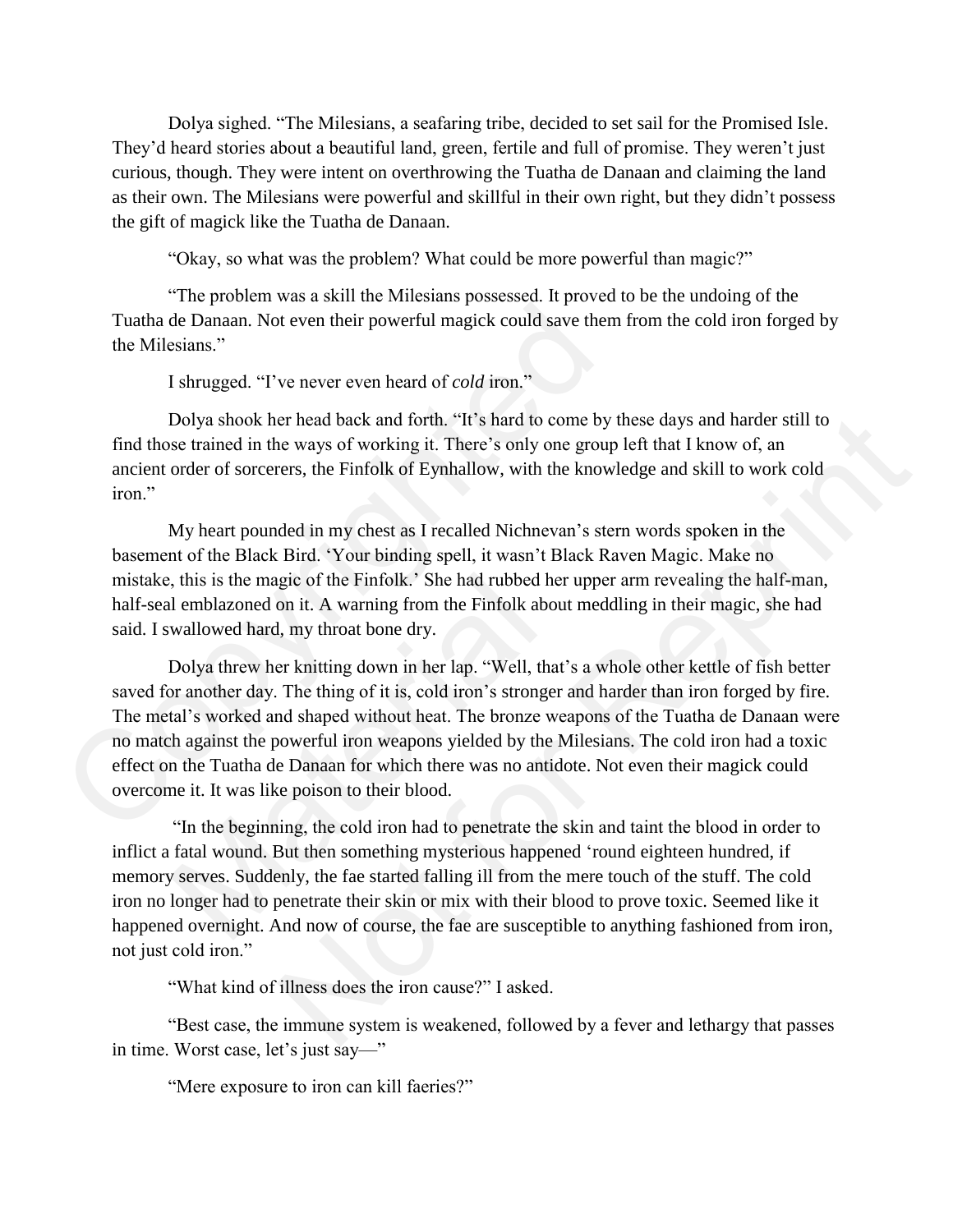Dolya's lips were drawn in a thin, tight line. She nodded. "Yes, dearie, it's our one true vulnerability, our Achilles heel. At the onset of the illness, rust-colored flecks appear in the irises. If the exposure wasn't severe, then the iris may not change completely, a good sign there's a chance for a full recovery. Once the entire iris changes color, though, it's only a matter of time. The skin turns a russet hue and the blood in the veins dries to a burnt umber powder."

"Wow. Like rusting from the inside out."

"Precisely."

I looked over at my mom. She looked pale as she bit at her lower lip. Her fingers played with the latch on the chest and lingered there a minute. She stood up and walked over to me.

"Renny, how did you open the chest? You didn't touch the latch did you?"

I looked at my mom and laughed. "How else would I open it? "

My hand flew to my mouth. "Oh."

In that split second, the gravity of the question and its dire implication hit me. Of course, my mom had put an iron latch on the chest.

My mom's hands trembled as she held my face in her hands. She stared into my eyes. Her hands dropped to her sides. Her voice took on a hysterical edge.

"What's happened to your eyes?"

"Why? What do you mean? What's wrong with them?" I asked as I ran to the mirror. I breathed a sigh of relief as I stared at my reflection.

"Renny, your irises used to have bright gold flecks. Now they're silver-grey. Don't tell me you didn't notice? Did it happen after you handled the latch? Did your hands feel hot, or sting? Try to remember. It's important." I looked over at my mom. She looked pale as she bit at her lovith the latch on the chest and lingered there a minute. She stood up "Remny, how did you open the chest? You didn't touch the la I looked at my mom and laughed. My mom's nanas a comored as site nearly interest in the dds dropped to her sides. Her voice took on a hysterica<br>
"What's happened to your eyes?"<br>
"Why? What do you mean? What's wrong with them"<br>
d a sigh of relief as I st

"Mom, stop it, you're really starting to freak me out," I said. I turned around to face her. "At least they're not rust colored. *No*, I didn't feel anything weird when I touched the latch on the chest. I feel fine, *really.*"

My mother's voice was shrill and full of panic. "Dolya, come over here and take a look at this. What does this mean? Is it some sort of halfling quirk?"

Dolya pulled me over to the lamp to inspect my eyes and then shrugged. "Can't say for sure, Abby, but I've never heard of a case of iron poisoning causing this reaction. Besides, she'd have other symptoms by now." mom and laughed. "How else would I open it? "<br>to my mouth. "Oh."<br>cond, the gravity of the question and its dire implication hit me. Of course,<br>on latch on the chest.<br>ds frembled as she held my face in her hands. She stared

Dolya's eyes narrowed. "Odd thing it is, though. Couldn't hurt to mix up a tincture of milk thistle, dandelion, and red clover." Dolya patted my mom on the back. "If it hasn't caused a problem so far I wouldn't worry about it too much, Abby."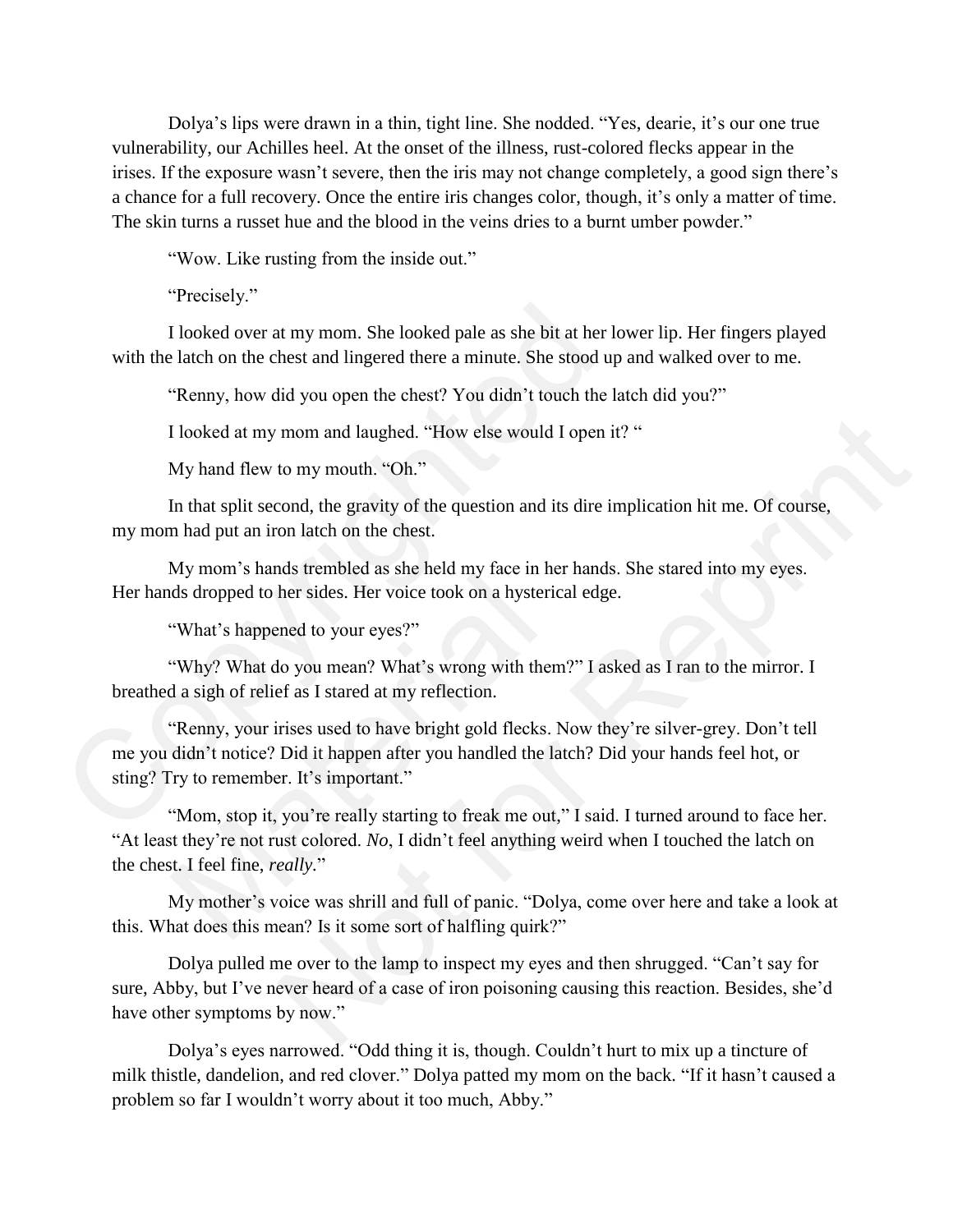I laughed out loud. "Hellooo, have you two met? Get real, Dolya."

Too bad I didn't feel as cavalier about the whole thing as I tried to sound, but I knew my mom didn't need something else to obsess over. Between stressing about me or the bookstore, my mother pretty much subsisted on a steady diet of worry.

I checked my phone. "Shoot. I promised Katy I'd call her back. Can we finish this tonight? We still have to talk about Julian, you know."

My mom was slumped in her chair as if she'd been drained of all energy. "Yes, of course, I gave my word to you. Let's plan on talking again after dinner tonight."

Fear was written across my mom's face. She looked at me like I was a time bomb ready to detonate any minute. For all I knew, she might be right. I sighed. This was going to be a very long week.

 I ran upstairs and phoned Katy. I ticked off a list of possible reasons for her urgent call as I waited for her to answer. She was right, though. Nothing could have prepared me for what she had to tell me. Not in a million years.

"Hey, Ren, I was just about to text you. I thought maybe you'd forgotten."

"Nope. So, what's the huge news? If you and Jesse are fighting, I already told you two that—"

"It's nothing like that. No, we're talking *strange.* I'm telling you, this is weirder than the time I saw my mom trying to rock a leopard print mini and platform pumps. Just strike me blind already. OMG, so gross. Where was I? Oh yeah, out of the blue, Peter calls me—"

"Whoa, Katy, why is Peter calling you? I don't like the sounds of this already."

"Hang on a minute. Just listen. He wanted to know when Jesse went all sword and sorcery. I told him Jesse'd never been into the whole role-playing game thing. Then he tells me that he and Peyton were in the corn maze making out when they heard voices. He didn't recognize the girls' voices but he recognized Jesse's right away." My mom was slumped in her chair as if she'd been drained o<br>I gave my word to you. Let's plan on talking again after dinner tonig<br>Fear was written across my mom's face. She looked at me lil<br>to detonate any minute. For all I "Nope. So, what's the huge news? If you and Jesse are"<br>"It's nothing like that. No, we're talking *strange*. I'm<br>aw my mom trying to rock a leopard print mini and pl<br>. OMG, so gross. Where was I? Oh yeah, out of the bl<br>"Wh

My stomach sank as I flashed back to All Hallows Eve, watching in disbelief as Jesse followed the beautiful and terrifying winged trio into the corn maze. I knew Peter wasn't lying to Katy. Keegan's words echoed in my head. 'On Samhain, the veil between the human and supernatural world falls away and anything's possible.' I guess anything included your best friend hanging out with a bunch of fae in the middle of a cornfield. and phoned Katy. I ticked off a list of possible reasons for her urgent call<br>tin a million years.<br>tin a million years.<br>as just about to text you. I thought maybe you'd forgotten."<br>at's the huge news? If you and Jesse are f

Katy took a deep breath. "Okay, here comes the weird part. Peter overhears Jesse talking about some prophecy thing with these girls. He said it had to do with halflings. Please, like right out of Lord of the Rings, right? Anyhoo, one of the girls asks if he's been able to locate some Book of Records. Get this, he said he hadn't, but to tell the *Dark Court* not to worry because it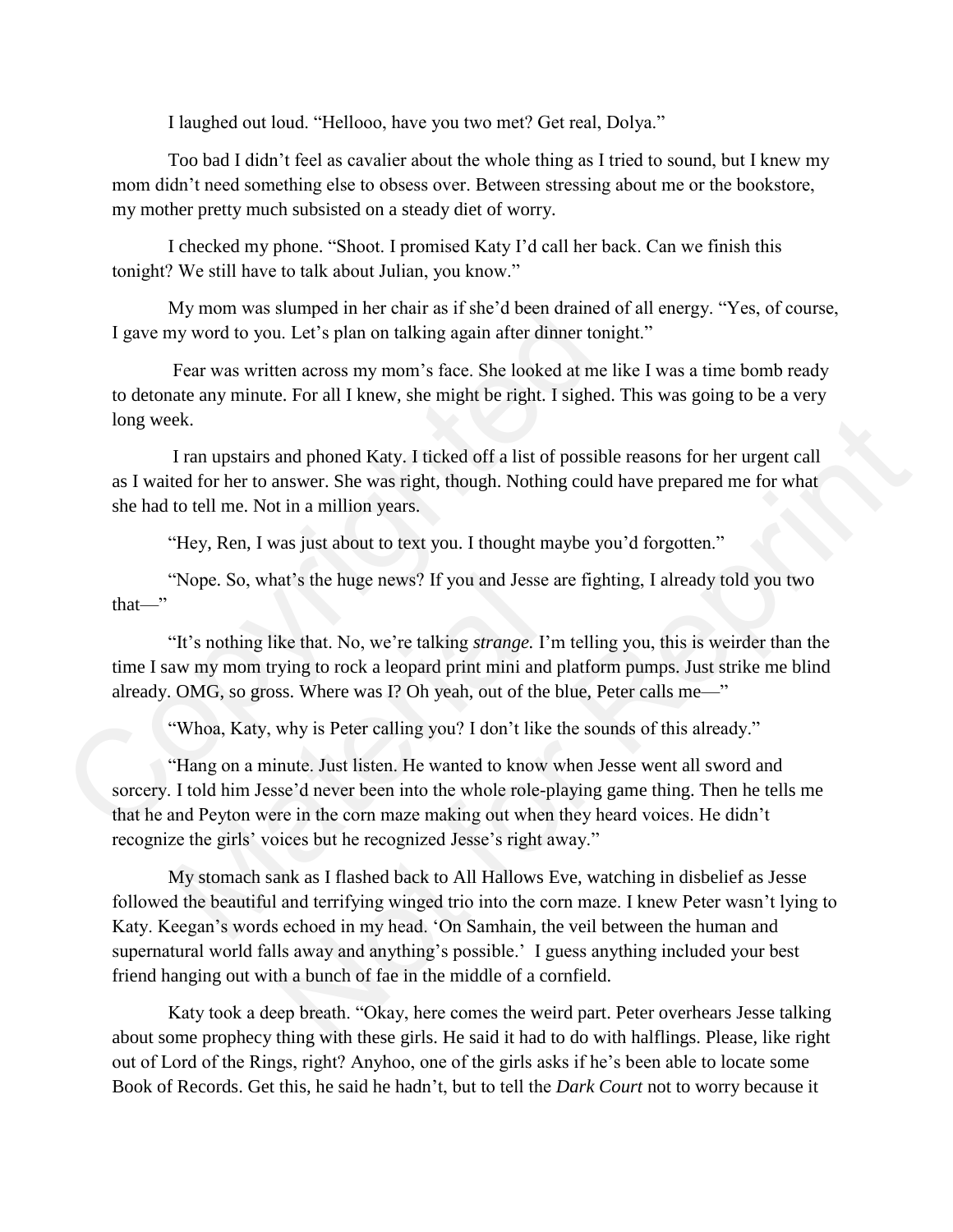was only a matter of time. Peter said the girl sounded really miffed and told Jesse that the *Lord of the Dark Court* wanted the list of *swans,* and if he messed up he'd be banished to the *Mire.* Are you ready for this? His name's not Jesse; it's *Braeden*."

My stomach lurched, the kringles threatening to make an unholy appearance. I steadied my voice. "Yeah, pretty wild story alright. Sounds like some Celtic or medieval game. He was probably embarrassed to tell you he's an RPG geek," I lied.

"Yeah, well he'd better have a good explanation. I mean, where did he meet these girls? Why didn't he ask me if I wanted to play? What was he thinking? I mean, it's not like he doesn't know about my trust issues." Katy sniffed.

My voice cracked. "Have you told Jesse yet?"

"No, not yet. I wanted to talk to you first. If anyone knows Jesse, it's you. I'm sure you're right, he's probably too embarrassed to admit he's into the whole RPG thing, but I'm still royally torqued that he's hiding stuff from me."

"Okay, good," I said as I breathed a silent sigh of relief. "I mean, good, you shouldn't talk to him while you're still so upset about it. I could talk to him if you want. Might be better that way; he'll be less defensive. It's too late to do anything tonight, though. Think about it and we'll make a plan first thing in the morning. Promise me you won't call him."

"Sure, I promise. First thing in the morning, right? "

"You've got my word, Katy. I'm sure we'll laugh about this later. Now go to sleep."

The room started spinning as I contemplated what I'd just heard. Jesse, *my* Jesse, was working with the Dark Court. I'd known Jesse since the fifth grade. He'd transferred into school from out of state the same year I started school. The words sunk in. *He transferred into school the same year I started. From out of state. Yeah, more like from another world.* Jesse's mad track and field skills suddenly made sense. I thought of all the times Katy and I'd watched Jesse at his track and field events. It was all so effortless. He'd sailed over hurdles and flown across the high jump bar like it was no big deal. Guess if you're a fae, it's not. Why didn't he ask me if I wanted to play? What was he thinking? I n<br>know about my trust issues." Katy sniffed.<br>My voice cracked. "Have you told Jesse yet?"<br>
"No, not yet. I wanted to talk to you first. If anyone knows Je<br> ake a plan first thing in the morning. Promise me you<br>
"Sure, I promise. First thing in the morning, right? "<br>
"You've got my word, Katy. I'm sure we'll laugh abo<br>
The room started spinning as I contemplated what I'd<br>
g wi wanted to talk to you first. If anyone knows Jesse, it's you. I'm sure<br>ably too embarassed to admit he's into the whole RPG thing, but I'm still<br>is 's hiding stuff from me."<br>I said as I breathed a silent sigh of relief. "

I crept downstairs, trying to avoid setting off the floorboard alarms. As exhausted as I was, I knew I'd never sleep without the help of Dolya's valerian and balm tea. I rarely drank it, but chamomile wasn't going to cut it tonight. I needed something more potent. Something to knock me out. My mom had laughed at the idea that Jesse had something to do with Crevan and the painting. Now it appeared that my best friend wasn't *what* or even *who* he'd pretended to be all these years. I had to deal with that fact, along with everything else I'd learned about my own family.

I welcomed the dark quiet of the kitchen. The soft glow of a nightlight provided the only illumination. I put some water on to boil, and pulled the tin of tea from the shelf. I waved the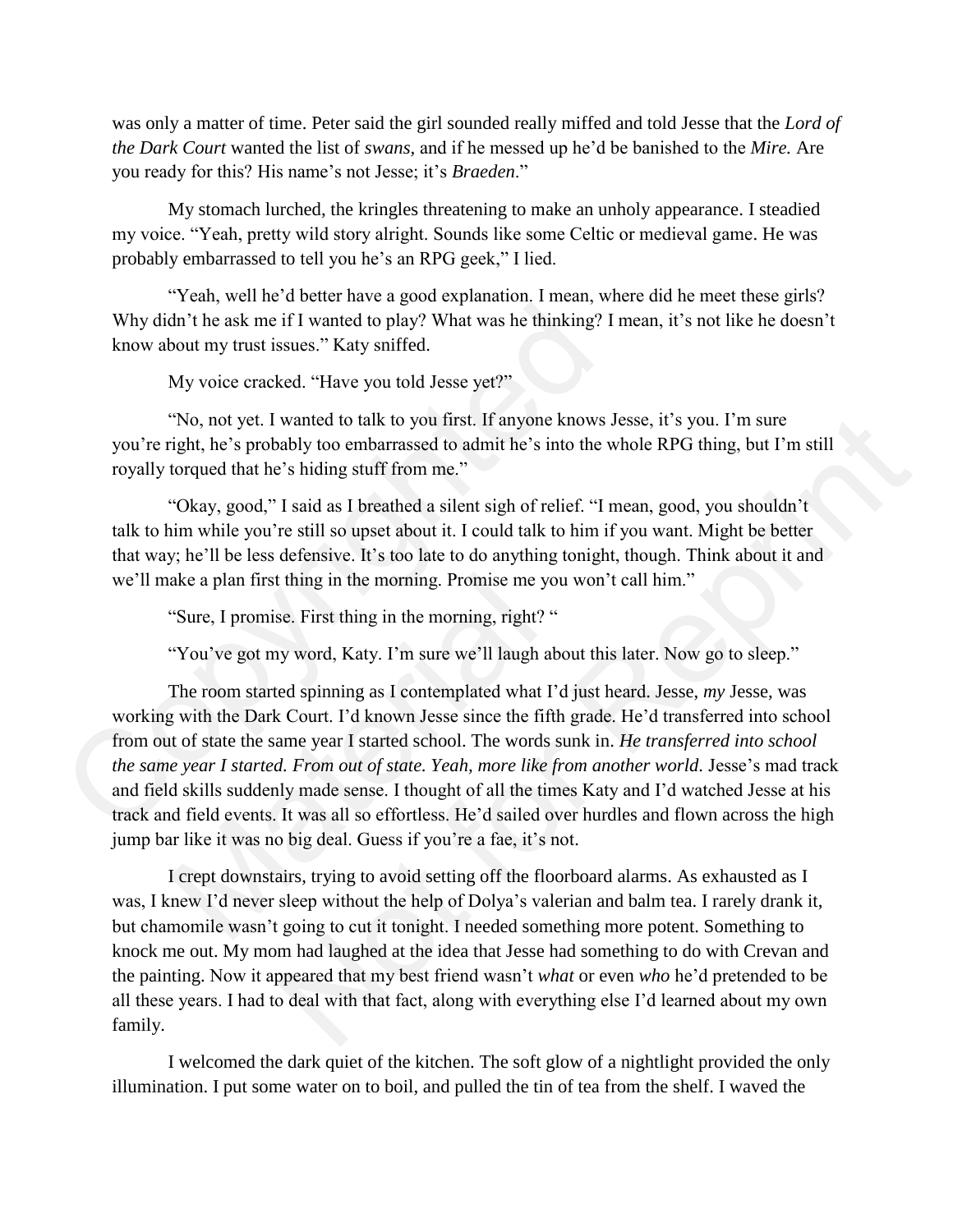opened tin back and forth under my nose, inhaling deeply, as I stared out the garden window. Most of the leaves were off the trees now. The diamond brilliance of the stars was showcased by the black, new moon sky. My focus shifted to the tree line. I unplugged the nightlight and squinted in the direction of the evergreens. *It's just your nerves. There's nothing out there.* As I focused my gaze, I saw a back and forth movement around the lower branches of the evergreens. As I continued to stare, small glowing lights appeared here and there between the branches. Eight fixed orbs, shimmering through the branches of the evergreens, like stars fallen from the sky and trapped. No, not stars, more like *eyes.* Eyes watching and waiting. I dropped the tin in the sink. Instead of terror, a sense of peace and calm washed over me. The longer I gazed at the strange lights, the more relaxed I became. Yawning, I cleaned up the tea from the sink, turned off the stove, and dragged myself to bed. I couldn't remember why I'd wanted the tea in the first place.

I rolled out of bed feeling woozy, my head foggy. Had I dreamed the whole kitchen incident up? I needed to be clear headed today. I looked at the clock and panicked. I must have overslept. I checked my cell phone. There were several messages from Katy. I held my breath as I listened to the last message.

"Hey, it's me again. Listen, I couldn't wait any longer. Don't worry, I talked to Jesse. After I finished reading him the riot act about his little rendezvous in the cornfield, we had a good laugh about it. He wants me to meet him at school after track practice so he can take me to lunch and explain everything. He was really sweet about the whole thing, except he wasn't too happy when he found out I told you about it. Guess you're right; he's embarrassed. Gotta run. Talk to you later." the sink. Instead of terror, a sense of peace and calm washed over me<br>strange lights, the more relaxed I became. Yawning, I cleaned up the<br>the stove, and dragged myself to bed. I couldn't remember why I'd w<br>place.<br>I rolle ing woozy, my head foggy. Had I dreamed the whole kitchen incident up?<br>
aded today. I looked at the clock and panicked. I must have overslept. I<br>
e. There were several messages from Katy. I held my breath as I listened to<br>

### *No, Katy. No, no.*

My eyes welled with tears as I raced through my shower. Why was Jesse working with the Dark Court and Crevan? What was so important about a Book of Records that Jesse risked banishment to the Mire if he failed to get it? Whatever the *Mire* was, it didn't sound good. The Mire would be nothing compared to what I'd do to him though, if he harmed one hair on Katy's head. I threw on my jeans, a sweater and some boots before tying my damp hair back in a ponytail. I texted Katy that I was on my way to meet her before heading downstairs. "Hey, it's me again. Listen, I couldn't wait any longer<br>finished reading him the riot act about his little rendez<br>ugh about it. He wants me to meet him at school after<br>nd explain everything. He was really sweet about the<br>

I spied the tea kettle and tin of tea as I entered the kitchen. My mom and Dolya looked up from their breakfast. My mom frowned, the elevens on her forehead deepened. "Did you sleep okay last night?"

"Yeah, great actually."

Dolya winked at me. "No doubt. Valerian and lemon balm tea, potent stuff. Aye, it'll do the trick."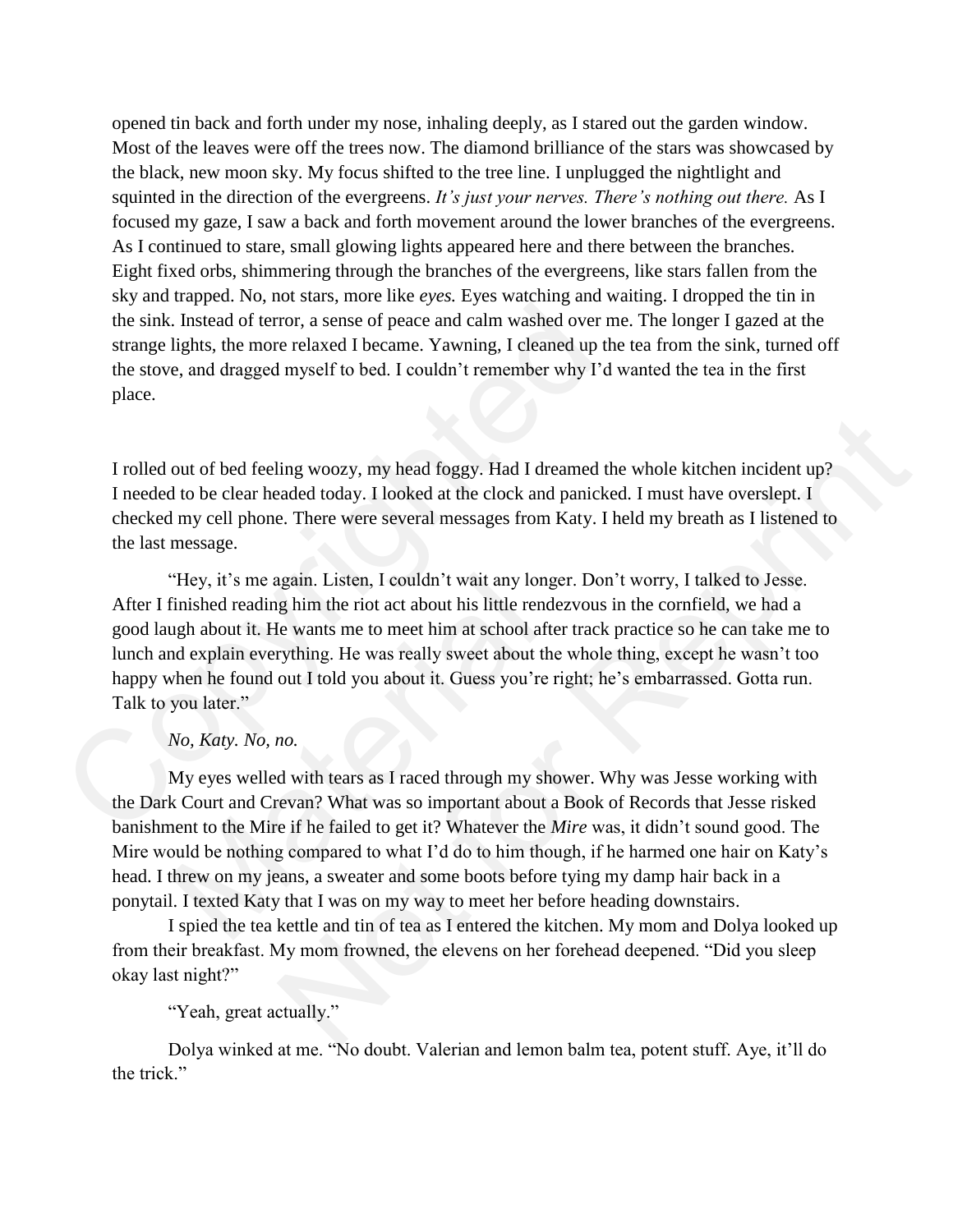"Yeah, yeah, it's a real lifesaver," I lied. "Gotta run. I promised Katy I'd meet her for lunch." I grabbed my jacket and car keys before running out of the house. If I hurried, I might still be able to intercept Katy in the school parking lot. The cold air nipped at my hands and face.

I hopped in the car and turned the radio on. I tried to drown out thoughts of my father, Julian, and Jesse. Finding out I was a halfling might've been cool if it hadn't turned out my mom's baby-daddy was some sleazy ganch. My luck, I had to be descended from some black sheep of the faerie world. Sooo uncool. Did other halflings exist, and if so, where and how many? Was being a halfling part of the curse Nichnevan had seen in her vision that night at the Blackbird Bar? Her cryptic words struck a nerve. The hair on my arms bristled and a chill ran through me as I silently repeated them.

*"Three as one, your troubles are far from done. Three as one, your journey's just begun. You are cursed little one, twofold A prophecy and secret to unfold. A family tree Holds the key To what you are. One with eyes of green and blue Freedom's price, your karmic dues Musician, there's more to you than meets the eye The truth it will be told, by and by."* many? Was being a halfling part of the curse Nichnevan had seen in<br>Blackbird Bar? Her cryptic words struck a nerve. The hair on my arm<br>through me as I silently repeated them.<br>"Three as one, your troubles are far from done

One curse down. One to go. After hearing Katy's story, I was convinced the secret and prophecy had to do with Jesse. But what about the swans and the black panel van and my strange Contessa? Then there was the mysterious reference to Keegan and Tristan, ending with the ohso-comforting assurance that 'the truth will be told, by and by.'

As if all this wasn't bad enough, I still hadn't heard from Tristan. There had to be a good reason why he hadn't returned my call. My stomach, tying and untying itself in knots, was more skeptical. Had Tristan forgotten we needed to get an unbinding dagger? Would he still want to, once he found out I was a *halfling,* or would he run as far as he could from his half-human muse? Then again, would he even believe me? Keegan already knew the truth. But how *had* he known about me and which part of the Faerie realm did he come from? It was all too confusing. I was left with even more unanswered questions. Freedom's price, your karmic dues<br>Freedom's price, your karmic dues<br>Musician, there's more to you than meets the eye<br>The truth it will be told, by and by."<br>One curse down. One to go. After hearing Katy's stor<br>Solve that th vour journey's just begun.<br>
The core, twofold<br>
of secret to unfold.<br>
The core, your karmic dues<br>
of green and blue<br>
ce, your karmic dues<br>
of the total, by and by."<br>
The Core, After hearing Katy's story, I was convinced the

The only thing I *was* certain of was the fact that we only had twenty-six days till the next waning gibbous moon and another shot at the unbinding ceremony. Maybe Nichnevan or Keegan had some contacts that could help us. There had to be a way. I really needed to hear Tristan's voice right now. I needed someone to talk to, and there was something about the soothing, deep velvety tone of his voice that could make me believe everything would be okay.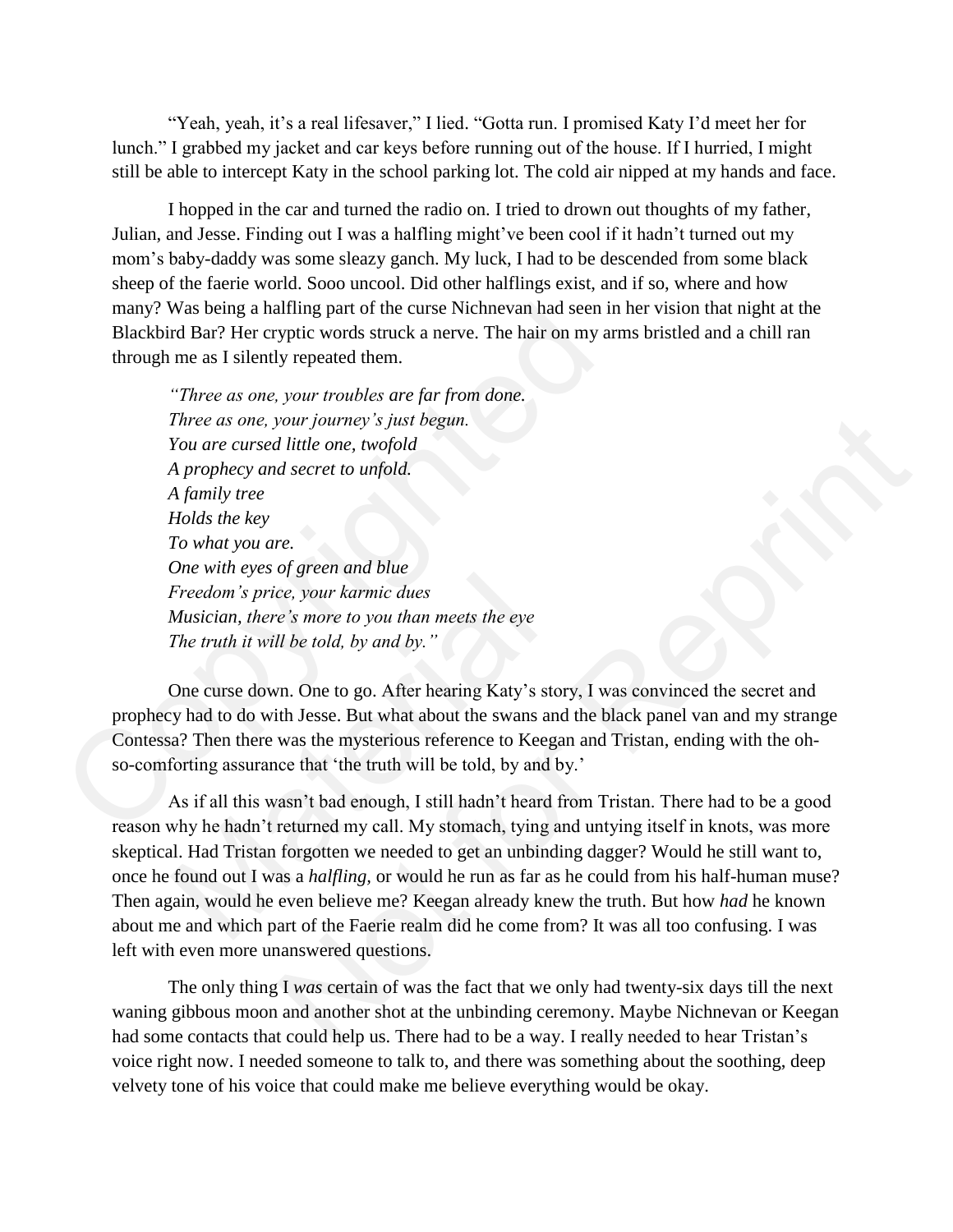I jumped at the sound of my ring tone. It was Katy. Her voice quivered.

"Renny, where are you? Jesse's not here. No one's here. Something's not right. Gotta go."

What? This wasn't like Katy. The girl was vaccinated with a phonograph needle at birth. I mean she *really* loved to talk.

I drummed my fingers on the steering wheel waiting for the light to turn. Murphy's Law was in full swing. I hit every red light on the way to school. The parking lot looked desolate as I pulled in. I spotted Katy's car in the far corner, close to the gymnasium. It was the only car in the lot. Walking towards the gym, I prepared to be read the riot act by Katy.

I called out to her as I approached her car. "Hey, Katy, sorry I'm late. Don't kill me; I've got a good excuse." I waited for Katy's teasing, scolding reply, but there was only an eerie silence. She wasn't in her car.

I stood in front of the gym and looked around. I made a feeble attempt to open the door to the gym, even though I expected to find it locked. My heart raced as I called Katy's name over and over. I pulled out my cell to dial Katy's number. The number one glared out from the little envelope icon. A new message. The hair on my arms stood up as I listened to it. This time Katy's voice was a tense whisper. "Ren, it's not safe. Don't come. It's a trap." I could hear the panic in Katy's voice along with the insistent pounding rhythm I'd come to recognize all too well. was in full swing. I hit every red light on the way to school. The park<br>pulled in. I spotted Katy's car in the far corner, close to the gymnasii<br>lot. Walking towards the gym, I prepared to be read the riot act by K.<br>I call waited for Katy's teasing, scolding reply, but there was only an ecric<br>her ear.<br>her car.<br>the form and looked around. I made a feeble attempt to open the door to<br>I expected to find it locked. My heart raced as I called Katy

I froze at the sickening, clattering sound of Katy's cell phone as it hit the pavement. Katy's words were muffled. "Jessie, let me go. You're hurting my wrist! What's going on? Is this some sort of sick joke, 'cause you're really starting to scare me. Omigod, no, please, don't." She screamed and pleaded, "Please, please, let me go. I just wanna go home."

Then, the line went dead.

I bent over clutching my stomach, wave after wave of nausea washing over me. Then I heard *it*. I stopped, frozen by the familiar sound. The bass boom, boom, boom, vibrated in the air. The blood pulsed in my ears in a macabre duet, *swoosh, swoosh, swoosh, boom, boom, boom.* I squeezed my eyes shut. As if on cue, the black van appeared in the south parking lot. It drove towards me like an angry bull taking the bait of a red cape. I stood my ground, adrenaline surging through my body. I strained my eyes, struggling to peer inside the van. as a tense whisper. "Ren, it's not safe. Don't come. It<br>voice along with the insistent pounding rhythm I'd co<br>I froze at the sickening, clattering sound of Katy's cel<br>words were muffled. "Jessie, let me go. You're hurtin<br>n

It stopped and swerved. The tires squealed in protest. And then, it disappeared as quickly as it'd appeared. My nostrils burned with the acrid smell of burning rubber.

Wait. *What just happened?* I looked around. The parking lot was empty except for Katy's car and mine. Then I saw the dog. He sat in the middle of the parking lot, eyes fixed, still as stone, muscles tensed. He was imposing on all counts, with a glossy white coat that covered a wide deep-set chest and sinewy frame. Ears, set high atop a massive head, were erect, focused.